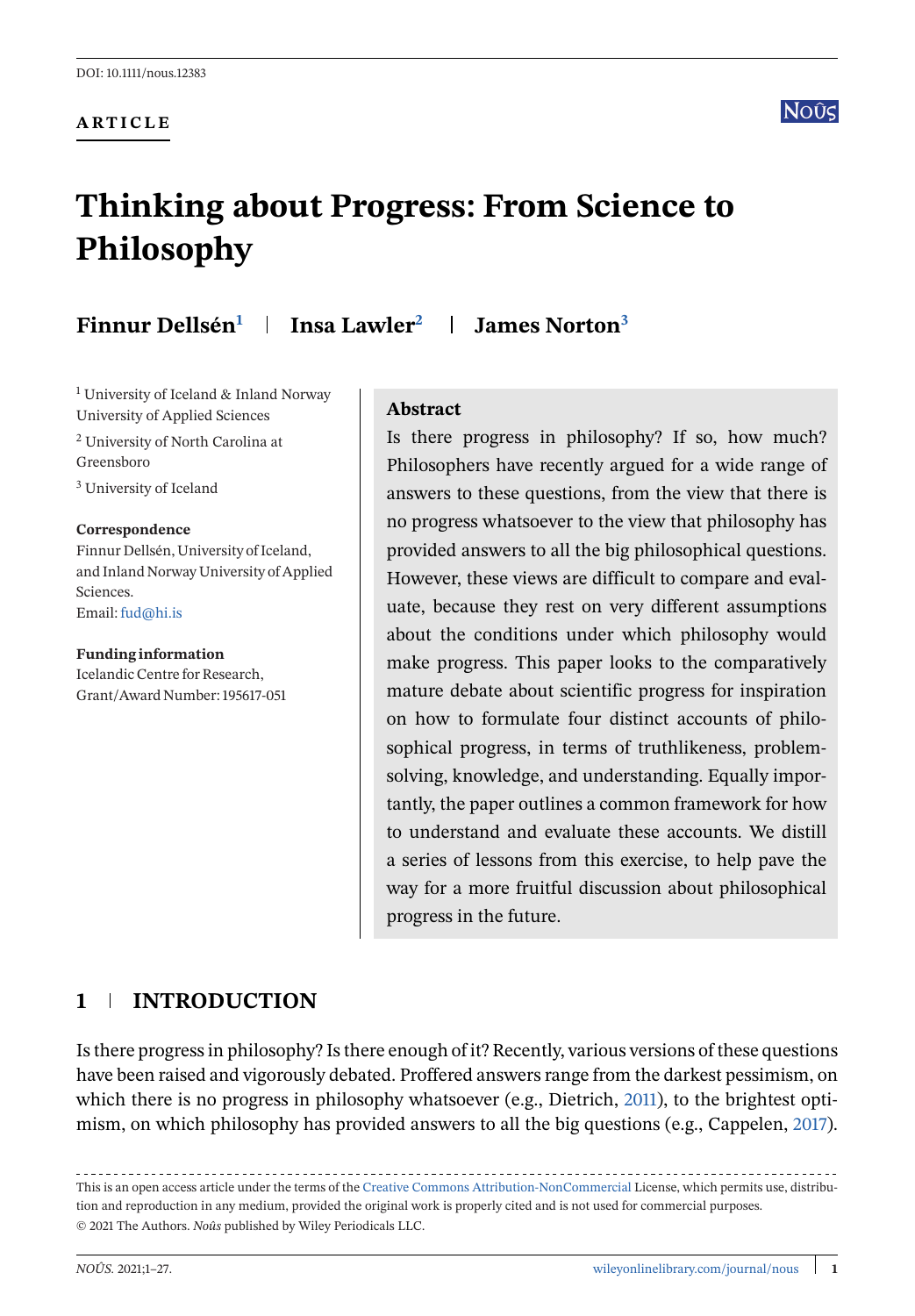In between, there are moderate pessimists, who contend that philosophy has made some progress but not as much as we would like or see in the sciences (e.g., Chalmers, [2015\)](#page-23-0), and moderate optimists, who argue that philosophy has made about as much progress as could reasonably be expected (e.g., Stoljar, [2017\)](#page-25-0).

Unfortunately, these views are difficult to compare and evaluate, because they rest on different assumptions about the conditions under which philosophy makes progress. This difficulty is compounded by the fact that these assumptions often remain tacit. Surveying the literature in search of a general definition of philosophical progress, on the basis of which one could systematically estimate whether and how much philosophical progress has been made, reveals a surprising lack of explicit proposals. What we find instead is a gerrymandered collection of merely sufficient conditions—proposed by optimists to show that there is more progress than we might have thought—and merely necessary conditions—proposed by pessimists to show that there is less. The door is open, then, for optimists to celebrate achievements that pessimists do not deny, while pessimists decry limitations that optimists are happy to accept.

In short, we lack common ground on which to stand as we evaluate whether (and the extent to which) philosophy has made progress. Such a shared backdrop is also required to evaluate and discuss how best to facilitate philosophical progress in the future. In particular, the notion of progress should guide our decisions regarding where to devote our intellectual and financial resources, and shed light on which methods we should use in philosophy[.](#page-20-0)<sup>1</sup>

What we need, then, is a general *account* of the nature of philosophical progress: preferably, a set of necessary and sufficient conditions for progress. More fundamentally, we need a common *framework* within which accounts of philosophical progress can be proposed and evaluated. This paper aims to provide such a framework. We articulate four broad approaches to developing an account of philosophical progress which could serve both as templates and as common ground in debates between pessimists and optimists, along with a set of distinctions and concepts that help to clarify and evaluate these accounts. To be clear, our aim is not to argue in favor of any particular account—or, by implication, to defend optimism or pessimism. Rather, our aim is to lay the groundwork for a more constructive and systematic debate about philosophical progress moving forward.

The framework we propose is not created *ex nihilo*. In the philosophy of science, there is now a mature debate about the nature of *scientific* progress stretching back to Popper [\(1963\)](#page-25-0) and Kuhn [\(1970\)](#page-24-0). Four competing accounts have garnered the most attention, which respectively define scientific progress in terms of *truthlikeness*, *problem-solving*, *knowledge*, and *understanding*. Importantly, these accounts are formulated and debated within a common framework that has gradually emerged over several decades of philosophical discussion. This paper seeks to extend this framework for thinking about scientific progress, and the most influential accounts therein, to the topic of philosophical progress. Motivated by the fact that pessimists and optimists alike fre-quently compare philosophical progress to scientific progress[,](#page-20-0) $2$  we take it as a working assumption that the debate about philosophical progress can be advanced by looking to the debate about scientific progress.

With these thoughts in mind, we will articulate the framework underpinning debates about scientific progress and draw from it several lessons for debates about philosophical progress. For example, we argue that whether and the extent to which persistent disagreement or lack of convergence between philosophers' views is the basis of a convincing argument for pessimism—as many pessimists claim or assume (e.g., Chalmers, [2015\)](#page-23-0)—largely depends on which account of philosophical progress is adopted. While persistent disagreement presents a straightforward challenge for progress on some knowledge-based accounts, it is less clear that disagreement as such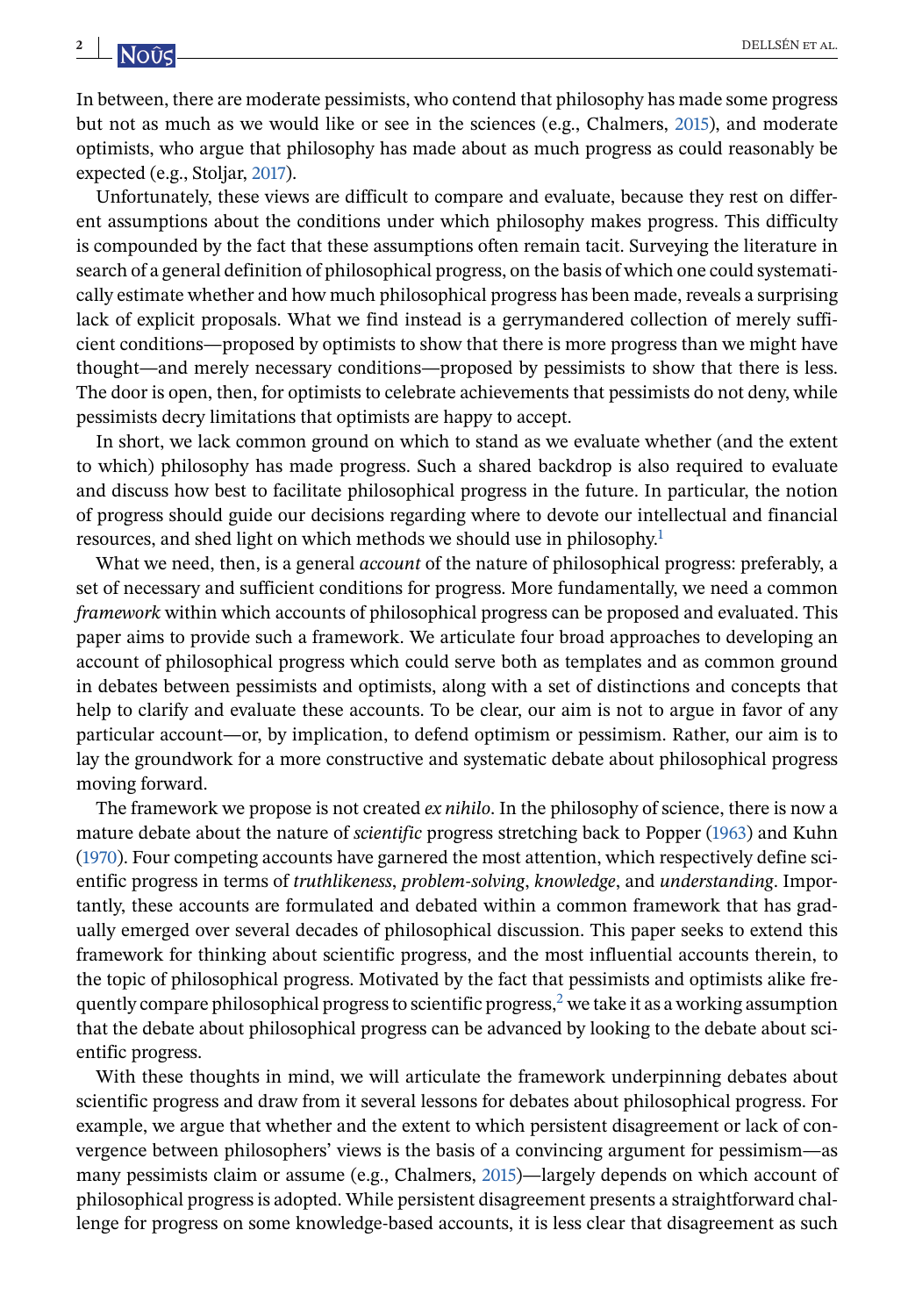undermines progress on accounts that eschew justification requirements on philosophical progress. Similarly, one of Stoljar's [\(2017\)](#page-25-0) central arguments for a moderate optimism about philosophical progress ('*reasonable* optimism') rests heavily on the idea that solving certain kinds of problems is in itself sufficient for progress. However, as we discuss below, Stoljar's argument that the way philosophers typically solve problems is progressive would benefit from drawing upon resources and distinctions developed in the service of theorizing about scientific progress.

We proceed as follows. In §2, we survey the most prominent views and arguments concerning philosophical progress in the recent literature. In [§3,](#page-5-0) we turn to four influential accounts of scientific progress and the framework in which they have been proposed, and then formulate four analogous accounts of philosophical progress. In [§4,](#page-13-0) we distill a series of lessons from this exercise, to help pave the way for a more fruitful discussion about philosophical progress in the future.

# **2 THE DEBATE ABOUT PHILOSOPHICAL PROGRESS**

There has been a recent surge of interest in whether, and the extent to which, philosophy makes progress. In what follows, we highlight various stances that have been taken, and take a closer look at a recurring theme, viz. that persistent lack of agreement or convergence between philosophers undermines philosophical progress.

# **2.1 Pessimism about philosophical progress**

In general, pessimism about philosophical progress holds that philosophy has either made no progress at all, or not 'enough' relative to some specified benchmark, such as the progress of various successful sciences. Arguments for pessimism tend to follow a common schema, where (i) some allegedly necessary condition for philosophical progress is identified, (ii) it is then argued that this condition has not been satisfied, or not been satisfied to a sufficient extent, finally (iii) it is concluded that philosophy has not made progress, or has not made 'enough' of it.

The most commonly cited necessary condition is *agreement* between philosophers about the answers to philosophical questions, or, relatedly, *collective convergence* on such answers over time[.](#page-20-0)<sup>3</sup> The alleged necessity of agreement or convergence for progress is made explicit by, among others, Rescher [\(2014\)](#page-25-0), and Chalmers [\(2015\)](#page-23-0). These philosophers then describe what they take to be an empirical reality, namely that contemporary philosophy continues to grapple with ancient questions—from questions about what is morally obligatory to questions about the relation between mind and body—and yet it seems that philosophers have still not reached any consensus about how to answer these questions. Instead, we see a proliferation of theories, including those that explore entirely new logical space and those that tweak and amend prior theories in increasingly fine-grained ways. With so many different and mutually exclusive theories endorsed by philosophers, many have been prompted to doubt that philosophy makes any, or enough, progress.

To substantiate the impression that collective convergence on philosophical questions is rare, Chalmers [\(2015\)](#page-23-0) cites the 2009 PhilPapers survey of more than 450 professional philosophers' views regarding key philosophical questions and positions (cf. Bourget & Chalmers, [2014\)](#page-23-0). On 23 of the 30 questions, the most commonly held view is endorsed by less than 60% of respondents (Chalmers, [2015,](#page-23-0) 9). According to Chalmers, this apparent lack of consensus indicates that we have not made enough progress, leading him to endorse a moderate form of pessimism on which there is less progress in philosophy than we would like—and, in particular, less progress than in the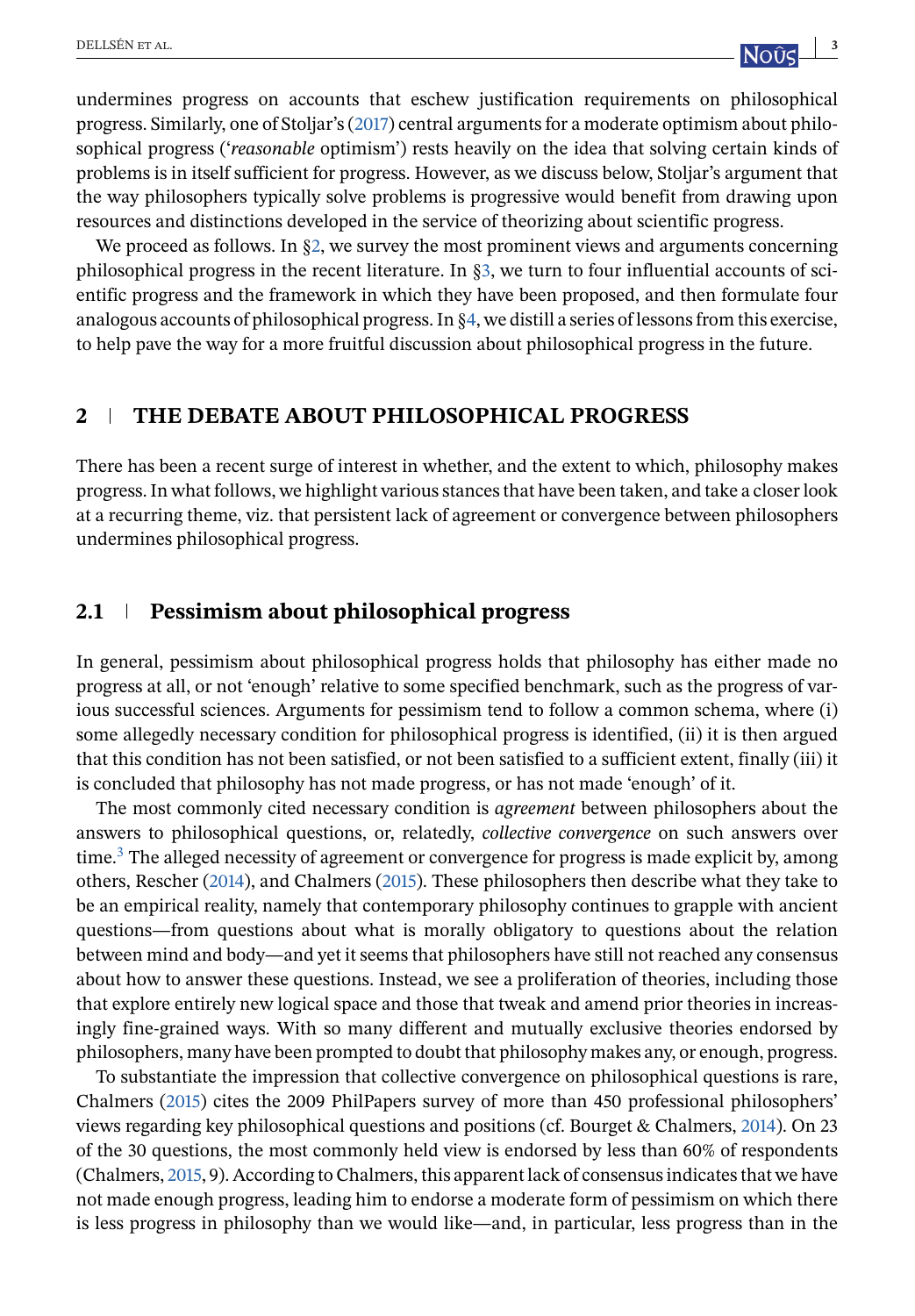<span id="page-3-0"></span>'hard' sciences (Chalmers,  $2015$ , 4)[.](#page-20-0)<sup>4</sup> Other pessimists draw a more extreme conclusion from this lack of convergence: philosophy does not make progress at all. Horwich [\(2012,](#page-24-0) 34), for instance, bemoans philosophy's "embarrassing failure, after over two thousand years, to settle any of its central questions.["](#page-20-0)5

Why exactly would a lack of agreement or convergence undermine philosophical progress? Although arguments to this effect are not always spelled out explicitly, some authors (e.g., Chalmers, [2015;](#page-23-0) see also Cappelen, [2017\)](#page-23-0) suggest that one reason stems from the way in which some kinds of philosophical disagreement appear to undermine knowledge. The thought seems to be that if sufficiently many of my philosophical 'peers'—i.e., philosophers who are (roughly) equally competent reasoners and (roughly) equally as well informed as I am—disagree with me on a particular philosophical issue, I would as a result be unjustified in believing my own views to be correct. And *mutatis mutandis* for my philosophical peers, provided that there are enough other peers who, like me, disagree with them. The upshot would be that our philosophical beliefs on that issue would not constitute knowledge[,](#page-20-0) $6$  from which it might be inferred that no progress has been made with regard to this philosophical issue. This would be the case regardless of whether any of these views are in fact correct or supported by first-order philosophical arguments, since the higher-order evidence of pervasive peer disagreement would undermine knowledge even in that case. Of course, one can resist this argument by adopting a view of peer disagreement on which it does not undermine knowledge, or by arguing that disagreements among philosophers rarely qualify as *peer* disagreement because of the stringent requirements on epistemic peerhood (see, e.g., Elga, [2007;](#page-23-0) King, [2011\)](#page-24-0). More importantly for our purposes is to note that this argument assumes a tight connection between progress and knowledge—which is denied by most accounts of scientific progress. (We will return to this point below.)

A closely related argument proceeds from the premise that philosophical problems and theories do not seem to disappear from serious consideration in the way that scientific theories regularly do (e.g., Dietrich, [2011;](#page-23-0) Jones, [2017;](#page-24-0) Slezak, [2018;](#page-25-0) Sterba, [2004\)](#page-25-0). While no serious physicist would endorse Aristotelian physics, for example, many philosophers still endorse versions of Aristotle's philosophical theses. A similar worry is that what appear to be new philosophical arguments, theories and debates in fact closely resemble the philosophical arguments, theories and debates of the past. As Arthur Lovejoy [\(1917,](#page-24-0) 126-127) describes the phenomenon in his 1916 presidential address to the American Philosophical Association, "the speculative fashion of one generation becomes a discredited error to the next, and returns to vogue (perhaps with the air of a new discovery) in a third."

Various other arguments for pessimism are worth mentioning despite being less influential. McGinn [\(1993\)](#page-24-0) argues that while philosophical problems are in principle solvable, evolution has not endowed humans with the psychological capacity to solve them. Mironov [\(2013\)](#page-24-0) argues that philosophical progress is impossible, since the very point of philosophy is to articulate different and even conflicting interpretations of phenomena as opposed to converging on a set of common views. Yet another strand of pessimistic argument attacks the prevalence of *a priori* philosophical methods, contending that philosophy has not made sufficient progress because the methods that are typically used are not conducive to reliably discovering the truth (Sytsma & Livengood, [2012\)](#page-25-0).

#### **2.2 Optimism about philosophical progress**

Optimism about philosophical progress holds that philosophy has either made outstanding progress, or at least 'enough'—again, relative to some benchmark, such as the progress of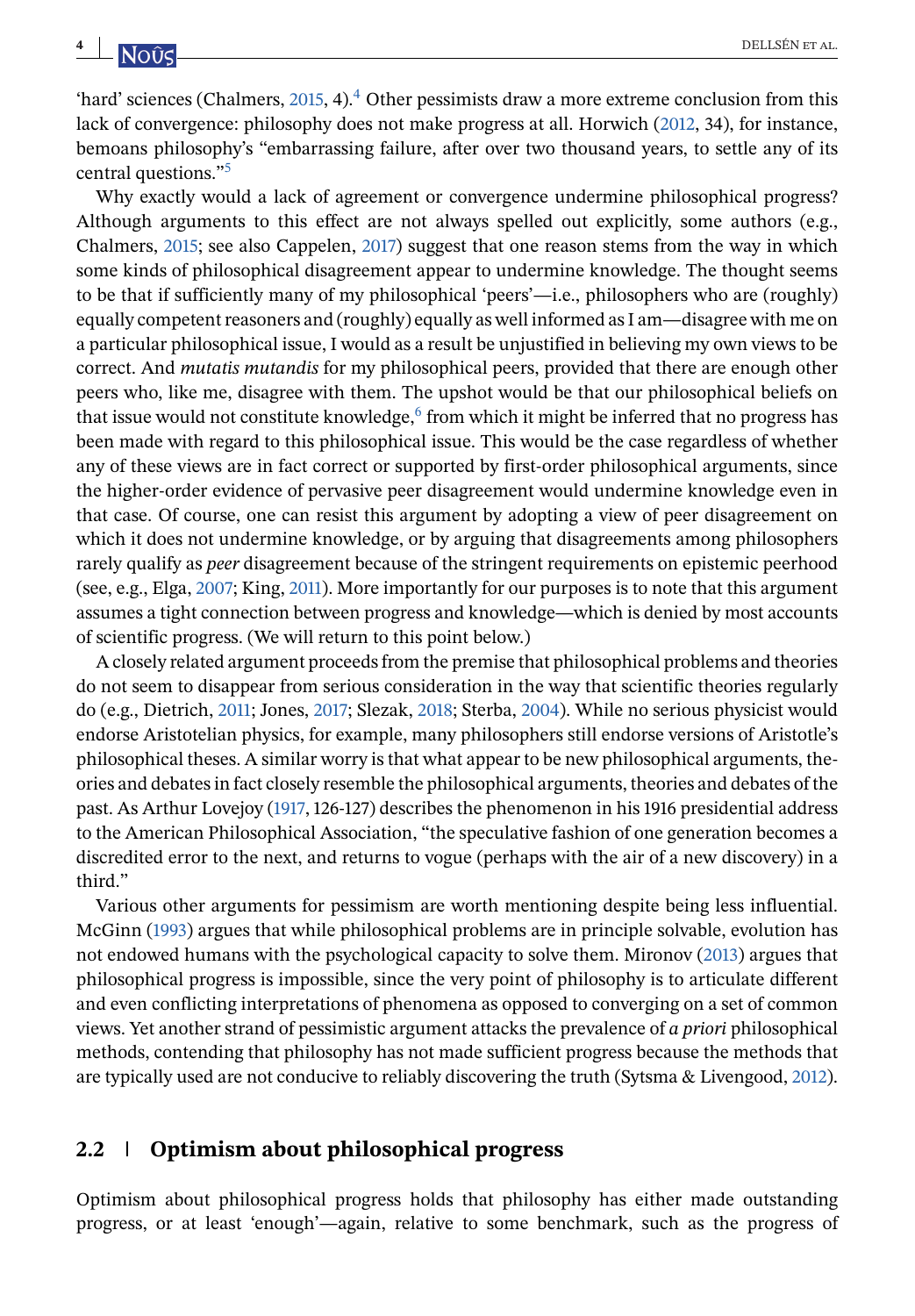various successful sciences. Since optimism is thus roughly the negation of pessimism, the primary argumentative strategy of optimists has been to rebut the arguments of pessimists.

In response to pessimistic arguments from a lack of convergence to a lack of progress, some optimists argue that there is considerably more convergence than pessimists have assumed (e.g., Frances, [2017;](#page-23-0) Stoljar, [2017\)](#page-25-0). One way to substantiate this response consists in pointing out that philosophical debate encourages us to *focus our attention* on the philosophical theses we disagree on, while less controversial theses are passed by in silence precisely because there is less interest in debating theses on which there is no disagreement (Frances, [2017,](#page-23-0) 52)[.](#page-21-0)<sup>7</sup> Others deny that agreement or collective convergence is necessary for progress (e.g., Bengson et al., [2019;](#page-22-0) Brock, [2017;](#page-23-0) Cappelen, [2017\)](#page-23-0). For example, Cappelen [\(2017\)](#page-23-0) rejects the threat of disagreement for progress, likening the search for philosophical truth to the search for a golden coin in a haystack. So long as *one of us* finds the coin, we can say that *we* have found the coin. By analogy, so long as one of us comes to know some philosophical truth, we can say that we have collectively come to know that truth.

Other (moderate) optimists about philosophical progress emphasize that 'big' philosophical problems can be solved and have been solved (e.g., Rapaport, [1982;](#page-25-0) Stoljar, [2017\)](#page-25-0). For example, Stoljar [\(2017,](#page-25-0) 55-56) suggests that it has been established and generally agreed upon that not all facts about meaning are necessitated by behavioral facts. According to Stoljar, this solves Quine's problem of the indeterminacy of meaning since that problem consists in determining which claim to reject in the following inconsistent triad which he calls a 'boundary problem' (Stoljar, [2017,](#page-25-0) 47):

- (a) There are facts about meaning.
- (b) If there are facts about meaning, all such facts are necessitated by behavioral facts.
- (c) If there are facts about meaning, not all such facts are necessitated by behavioral facts.

By Stoljar's lights, rejecting (b) counts as a solution to Quine's problem. Other 'big' problems of philosophy have been solved in an exactly analogous way, viz. by rejecting a 'boundary thesis' claiming that all facts of one kind are facts of some other kind.

Significantly, among the optimists we find a rare attempt to define the concept of philosophical progress. Stoljar [\(2017,](#page-25-0) 25) suggests that there is progress in philosophy if and only if "the questions of philosophy *or suitably related questions* have been answered in the past and it is reasonable to suppose that such questions will be answered in the future." While we will say more about Stoljar's suggestion in [§4,](#page-13-0) for now it is worth noting that one of his primary contributions to the debate between optimists and pessimists is to argue that the latter fail to distinguish philosophical problems at a sufficiently fine grain. In one of his two main arguments for optimism, Stoljar leans heavily on the case of Descartes' mind-body problem which, he contends, is not the same as the mind-body problem we grapple with today. While the latter problem remains unsolved, the former problem is solved—and indeed there is widespread consensus on its solution. The fact that we are dealing with a 'successor problem' with the very same name leads people to falsely suppose that we are still grappling with, and disagreeing about, the very same as-yet-unsolved mind-body problem. Stoljar argues that similar thoughts apply to many philosophical problems. Thus he concludes that upon closer examination, many of the problems with which we grapple today are not identical to problems posed in the past, and indeed that there is convergence on the solutions to many past problems.

Several themes emerge from the above discussion. First, the prevalence of philosophical progress is frequently compared to the prevalence of scientific progress. Second, many pessimists,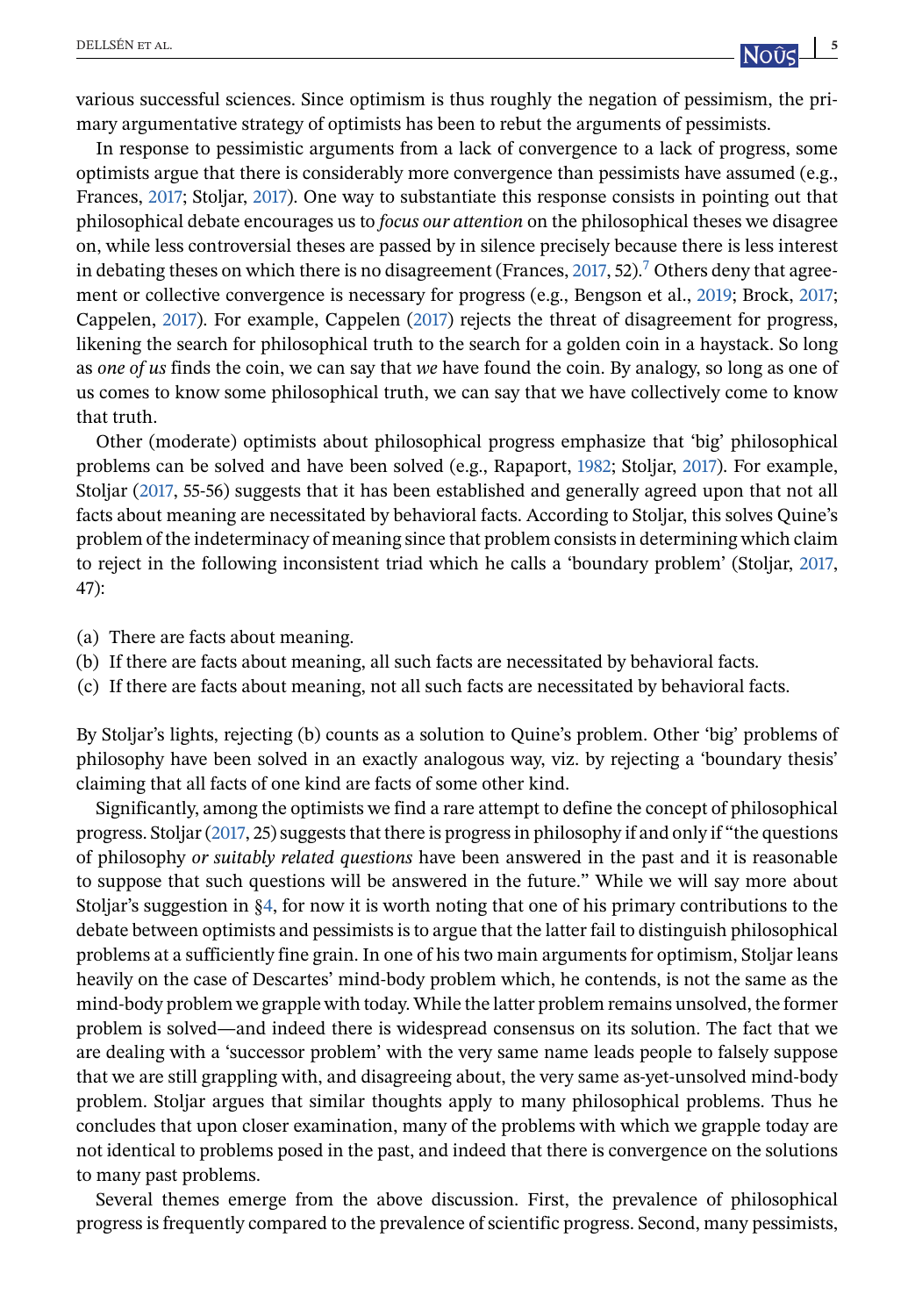and even some optimists, have taken there to be a quite strong connection between philosophical progress and convergence between philosophers' views, or lack thereof (i.e., persistent disagreement). Third, there has been thought to be some connection between progress and answering philosophical questions or solving philosophical problems. However, without a shared *framework* within which to evaluate the precise nature of these connections it is hard to see how we might go about doing so.

#### **3 FROM SCIENTIFIC PROGRESS TO PHILOSOPHICAL PROGRESS**

In what follows, we will suggest an approach to building the requisite framework which draws heavily upon the debate about scientific progress. This will come as no surprise to those who accept Quine's [\(1957,](#page-25-0) [1981\)](#page-25-0) dictum that philosophy is continuous with science, in which case it is highly doubtful that there would be any substantial differences between scientific and philosophical progress. Indeed, the fact that science and philosophy are both forms of inquiry—and that science can inform philosophy and *vice versa*— suggests they have at least some aims in common, even if they pursue these aims in different ways. Most importantly, both pessimists and optimists frequently compare the *extent* of philosophical progress to the extent of scientific progress[.](#page-21-0)8 Such quantitative comparisons would make little sense if these two notions of progress were fundamentally different, since there would then be no common measure relative to which philosophy could be said to make more or less progress than science (or indeed the same amount).

To be clear, none of this is to assume that that science and philosophy are alike in all respects. For example, if (and to the extent that) philosophy and science investigate different subject matters, it is to be expected that they will use different methods to make progress. However, a stark methodological difference between science and philosophy is entirely compatible with a uniform account of progress across these disciplines. Moreover, even those who take philosophical and scientific progress to be fundamentally different have a lot to learn from our suggestions below for how to develop accounts of philosophical progress by analogy with accounts of scientific progress. For them, an account of progress that is implausible for science may be plausible for philosophy (and *vice versa*), so they may choose to accept an account of philosophical progress that is analogous to one of the accounts of scientific progress that they reject. Importantly, those who embrace this approach must give up on comparing the extent of philosophical and scientific progress.

We first introduce four dominant accounts of scientific progress  $(§3.1)$ ; then we outline the common framework that has emerged for debating these accounts ([§3.2\)](#page-8-0); before finally formulating philosophical counterparts of these accounts ([§3.3\)](#page-10-0).

# **3.1 Accounts of scientific progress**

According to what is widely considered to be a naïve view of scientific progress (e.g., Dellsén, [2018b;](#page-23-0) Niiniluoto, [2019\)](#page-25-0), science makes progress when true theories are proposed and accepted. This naïve view quickly loses its appeal when we look at the history of science. Not all false theories are equal, and some episodes whereby one false theory is replaced with another look to be progressive. Despite being false, the successor theory is nonetheless often *an improvement* on its predecessor. For example, Niels Bohr's model of the atom on which negatively-charged electrons orbit a much more massive positively-charged nucleus with fixed radii is, strictly speaking, false. Yet Bohr's model was clearly an improvement on the previous 'plum pudding' model, proposed by

<span id="page-5-0"></span>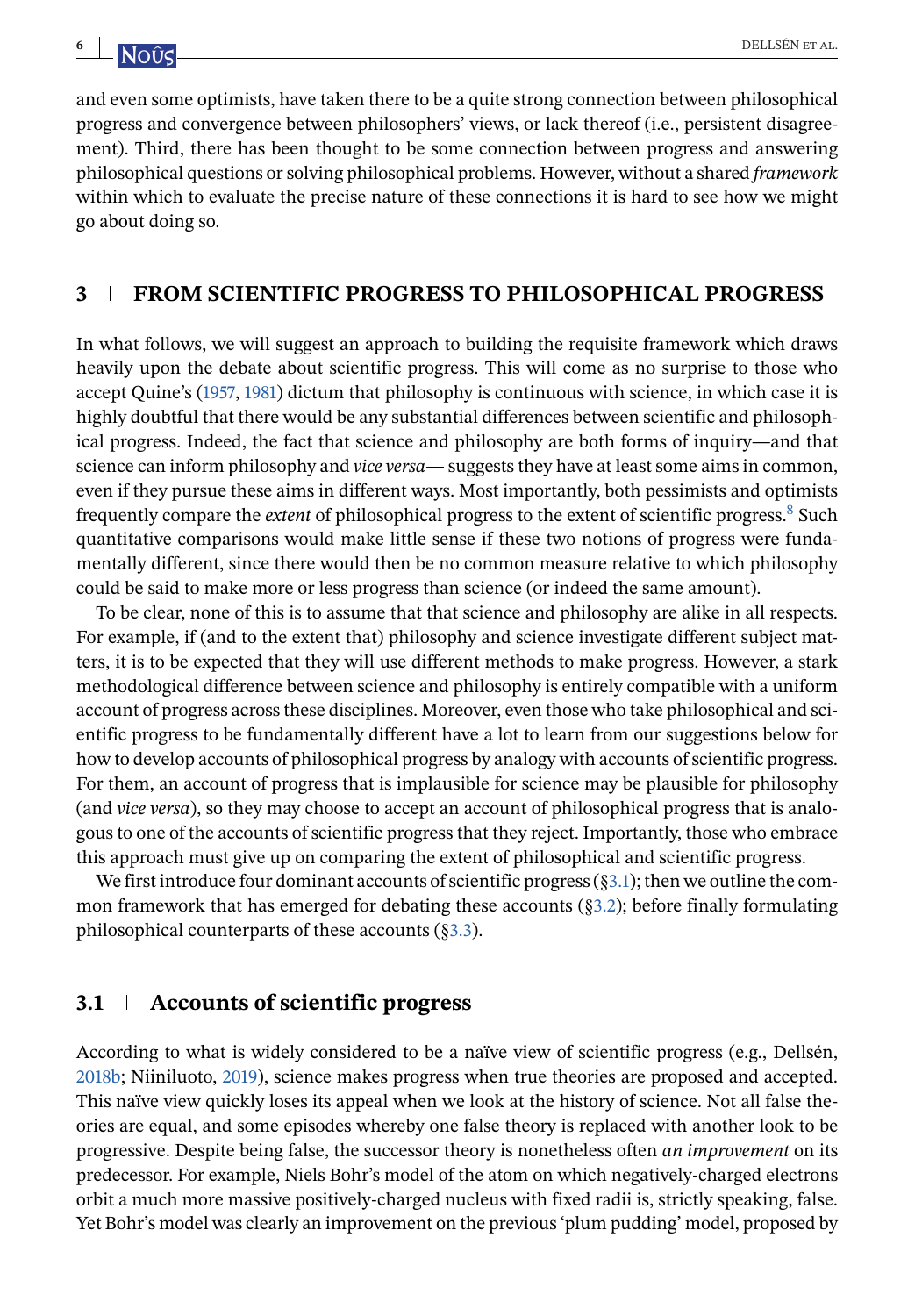J.J. Thomson, according to which the electrons were evenly distributed within a positively charged area or substrate (as plums in a pudding).

Recognition of this clear shortcoming of the naïve view has given rise to a systematic philosophical exploration of the nature of scientific progress, which arguably began in earnest with Popper's influential falsificationist program in which the concept of 'verisimilitude' plays a major role (Popper,[1959,1963\)](#page-25-0). Roughly speaking, *verisimilitude*—or*truthlikeness*, as it is now standardly called—is meant to measure the extent to which a given theory captures the whole truth about some topic or phenomenon, or even the entire world. Truthlikeness is not identical to the more familiar concept of *approximate truth*, even when the latter is understood as a gradable notion, since a theory may be highly approximately true of some phenomenon and yet be very uninformative. By contrast, a highly truthlike theory is one that balances informativeness and approximation to the truth. For example, compare the theory that *the Earth is not flat* to the theory that *the Earth is a sphere*. The former is more approximately true (indeed, it is fully true) than the latter (which is strictly speaking false) but the latter is more truthlike since it is far more informative.

Popper proposed an account of scientific progress in terms of his notion of verisimilitude (i.e., truthlikeness), and this idea was subsequently developed in great detail by Niiniluoto [\(1980,](#page-25-0) [1984,](#page-25-0) [1987,](#page-25-0) [2014\)](#page-25-0) and others (Cevolani & Tambolo, [2013;](#page-23-0) Kuipers, [2009;](#page-24-0) see also Oddie, [1986\)](#page-25-0). This is the *truthlikeness account* of scientific progress. While details differ between particular formulations of the account—depending primarily on how to define the somewhat elusive notion of truthlikeness in the most plausible way—they share the core idea that scientific progress occurs between  $t_1$ and  $t_2$  precisely when the scientific theories accepted at  $t_2$  are more truthlike than those that were accepted at  $t_1$ [.](#page-21-0)<sup>9</sup> In Niiniluoto's version of the truthlikeness account—which may be seen as canonical at this point—the truthlikeness of a scientific theory T is defined relative to a language L as a measure of the similarity between a maximally specific claim  $C^*$  in L, that fully captures everything that is true, and a disjunction of other such maximally specific claims ( $C_1 \vee ... \vee C_n$ ) that captures the content of T by effectively listing all the maximally specific possible states of affairs allowed by T.

Until relatively recently, the most influential alternative to the truthlikeness account was an explicitly anti-realist account initially suggested by Kuhn [\(1970\)](#page-24-0) and developed in detail by Laudan [\(1977,](#page-24-0) [1981;](#page-24-0) see also Shan, [2019\)](#page-25-0). The key notion behind this account of scientific progress is that of *scientific problems*[,](#page-21-0) <sup>10</sup> which divide into *empirical problems* (questions concerning the objects or entities that a particular scientific theory is meant to explain or account for) and *conceptual problems* (questions about the theories themselves or how they relate to other theories). Importantly, there is no fixed or objectively correct set of scientific problems; rather, what counts as a scie[n](#page-21-0)tific problem is determined by the *research tradition*<sup>11</sup> that is dominant among scientists in a given discipline at a given time. Thus if a particular question constitutes a problem relative to the (perhaps mistaken) assumptions of scientists working within a particular research tradition, then it *is* a problem relative to that research tradition. Indeed, there is no requirement here that a 'problem' in this sense rest on correct assumptions; thus some of the 'problems' of past research traditions will seem entirely spurious when viewed in retrospect.

With this notion of a scientific problem in hand, the *problem-solving account* of scientific progress simply defines progress as a decrease over time in the number and importance of the unsolved problems within a research tradition. Thus there are in effect two ways to make progress according to the problem-solving account: on the one hand, scientists make progress by answering—to their own satisfaction, as determined by the research tradition—a question that constitutes an empirical or conceptual problem for them; on the other hand, progress can also be made by scientists dismissing or downgrading a question's importance—by their lights, as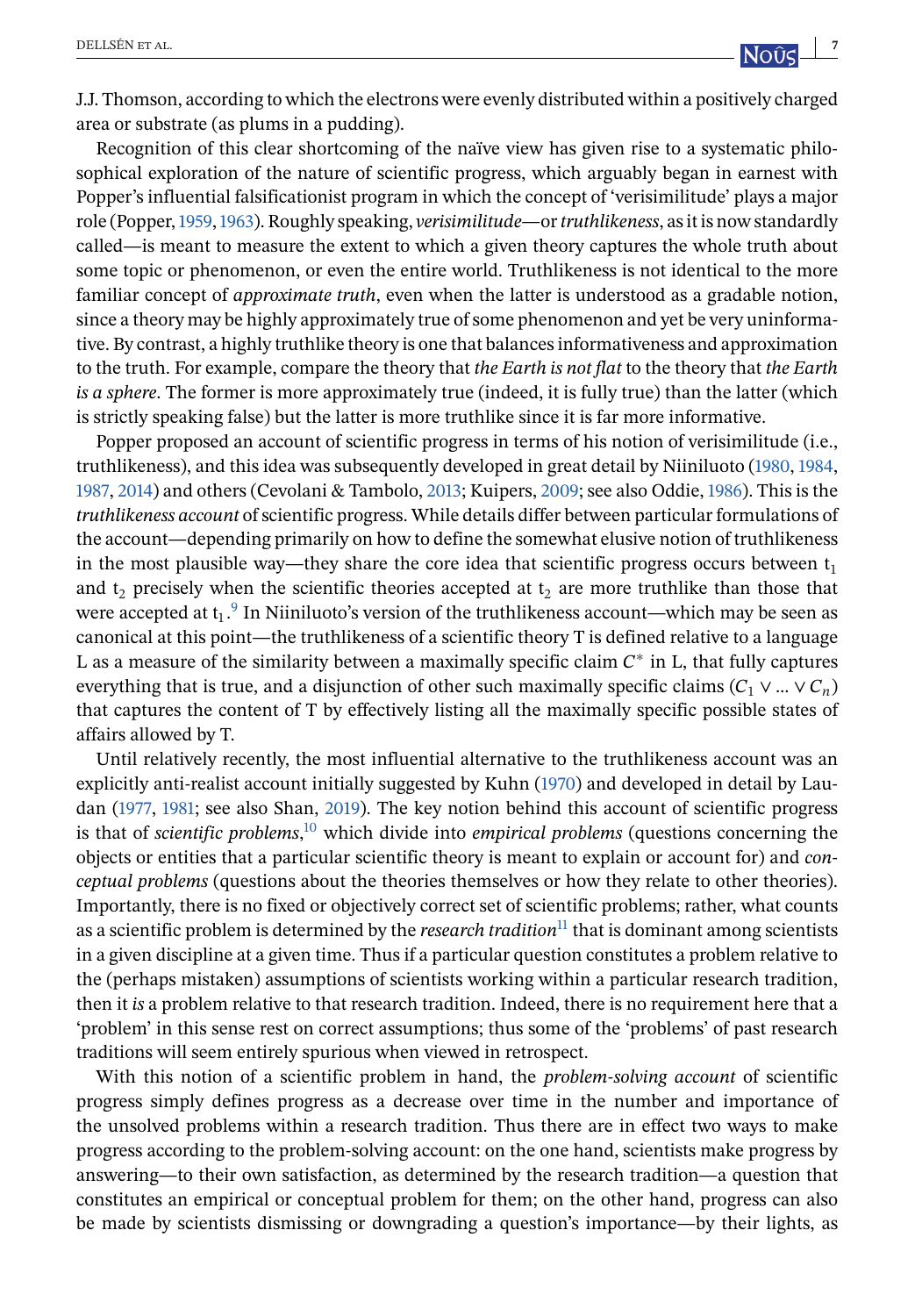determined by the research tradition. As an example of the latter, consider that accounting for the apparent action-at-a-distance involved in gravitational interactions was considered to be an important conceptual problem in pre-Newtonian physics, only to be dismissed within the subsequent Newtonian paradigm. According to the problem-solving account, this constituted progress no less than Einstein's later *solution* to the problem in which gravitational interactions are mediated by the curvature of space-time itself.

A third, more recent, account of scientific progress is the *epistemic account* developed by Bird [\(2007,](#page-22-0) [2008,](#page-22-0) [2016\)](#page-23-0). According to this account, scientific progress occurs if and only if there is accumulation of *knowledge*, i.e., the addition of new knowledge to what is already known in science. This implies that adopting a new theory only counts as progressive if our epistemic state with regard to that theory satisfies all of the necessary conditions for knowledge. So on this account, progress consists in accumulating theories that are, minimally, *true*[,](#page-21-0) <sup>12</sup> *believed*, and in some sense *epistemically justified*. Here, epistemic justification may be understood internalistically, e.g., in terms of support from evidence to which the agent has direct access, or externalistically, e.g., in terms of reliability, safety, and/or sensitivity. On many accounts of epistemic justification (especially of the internalist variety), not every justified true belief is knowledge (Gettier,[1963\)](#page-23-0), so accumulating justified true beliefs may not always be sufficient for progress on the epistemic account; but since Gettier cases are relatively rare this complication can often be ignored (although there may be exceptions; see Barnes, [1991,](#page-22-0) 317; Bird, [2016,](#page-23-0) 554-559).

A key difference between Bird's epistemic account and competing accounts of scientific progress concerns the requirement that accumulating theories be epistemically justified. Bird argues that this is an advantage by considering hypothetical cases where scientists come to believe a true theory that isn't adequately supported by scientific evidence, and so fails to be justified. According to Bird, the truthlikeness account implies the intuitively incorrect verdict that such cases would be progressive; whereas the epistemic account correctly implies that they would not be. Bird's argument has been repeatedly challenged (e.g., Cevolani & Tambolo, [2013;](#page-23-0) Dellsén, [2016;](#page-23-0) Niiniluoto, [2014;](#page-25-0) Rowbottom, [2008,](#page-25-0) [2010\)](#page-25-0), and the intuition on which it rests does not appear to be particularly widespread (Mizrahi & Buckwalter, [2014\)](#page-25-0). We are not concerned with settling this dispute here; rather, we merely note that it is a major bone of contention in the recent debate about scientific progress whether progress requires epistemic justification in the sense required for knowledge.

A fourth and final account of scientific progress is the *noetic account* developed by Dellsén [\(2016,](#page-23-0) [2018a,](#page-23-0) [forthcoming;](#page-23-0) [2015;](#page-22-0) Goebel, [2019;](#page-23-0) Potochnik, [2017\)](#page-25-0). According to this account, making scientific progress with regard to some phenomenon amounts to gaining or improving our abilities to correctly explain or predict it. To illustrate, the noetic account implies that scientists make progress on COVID-19, for example, whenever they become better able to explain the disease or predict its behavior—e.g., by discovering more about its causes or modeling its future spread more accurately. Dellsén characterizes this type of cognitive achievement as increased *understanding* of the phenomenon in question. However, the nature of understanding is much debated. Indeed, one view on offer is that understanding reduces to a type of knowledge[.](#page-21-0)<sup>13</sup> Pairing this reductionist view of understanding with an understanding-based account of scientific progress would simply be a more demanding version of the epistemic account, on which not all accumulations of knowledge constitute progress. Dellsén's noetic account, however, explicitly defines understanding such that it doesn't reduce to a type of knowledge, or even require epistemic justification (Dellsén, [2016,](#page-23-0) [2017\)](#page-23-0). Thus, scientific progress can be made in the absence of epistemic justification on Dellsén's noetic account.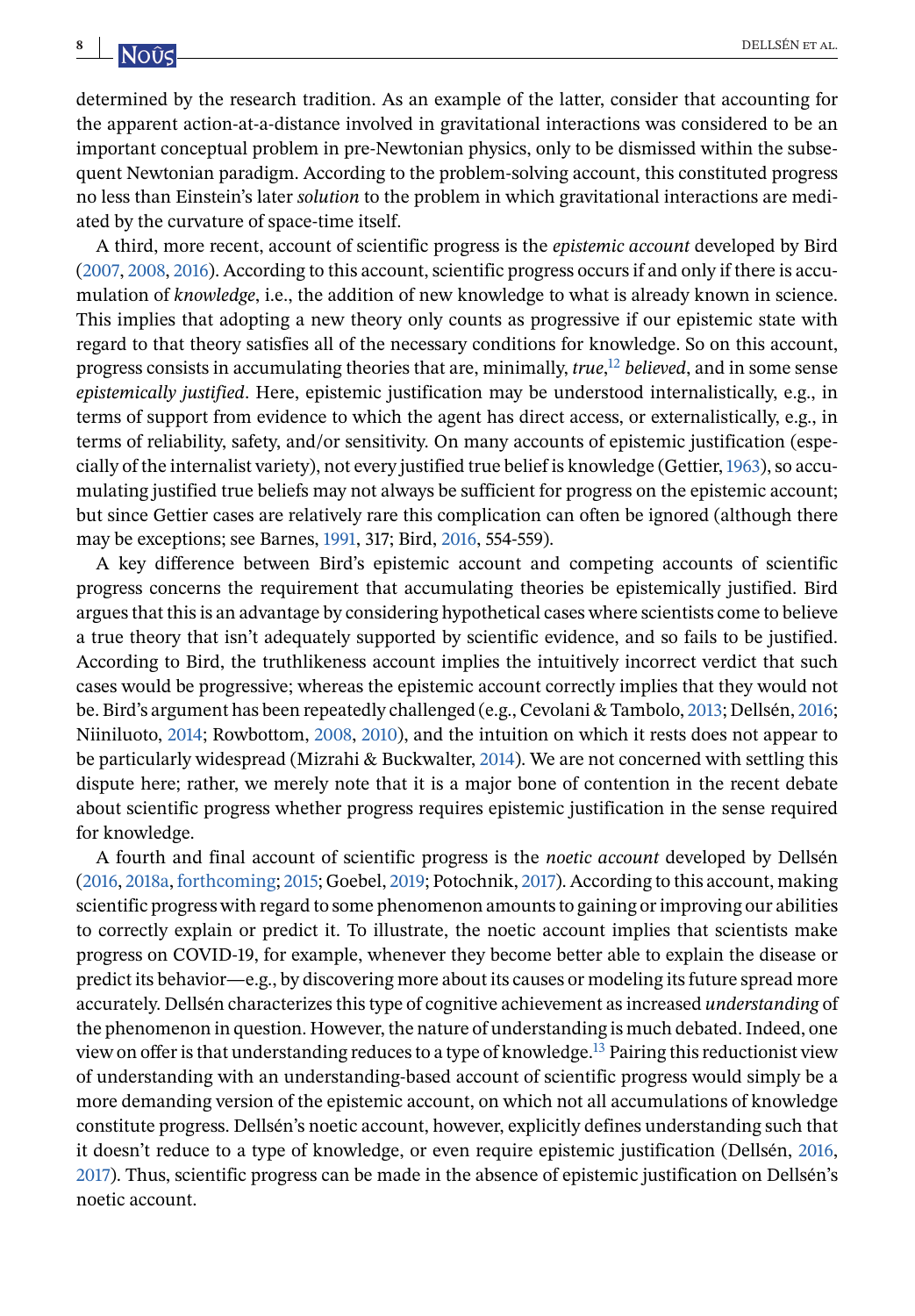<span id="page-8-0"></span>Since the noetic account requires explanations and predictions to be *correct* in order for one's coming to grasp them to be an increase in understanding, it is a broadly *factive* account of scientific progress. In this respect, the noetic account differs from the problem-solving account, and resembles the truthlikeness account and the epistemic account. However, Dellsén's noetic account sets itself apart from the truthlikeness account and the epistemic account by taking genuine progress to consist only in the development of more accurate representations of those aspects of the world that foster understanding. Thus Dellsén [\(2016,](#page-23-0) 78-79) argues that some highly truthlike or known pieces of information, such as spurious correlations and unsystematic observational data, do not contribute to scientific progress. Contrariwise, certain idealizations away from complex and messy pieces of knowledge or truthlike information constitute progress if they help us to (correctly) explain or predict aspects of the relevant phenomenon, e.g., by flagging causally irrelevant factors[.](#page-21-0)14

# **3.2 The framework of the scientific progress debate**

Having presented the four main accounts of scientific progress on offer, we will now comment on various issues, distinctions, and connections that have emerged during the decades in which these accounts have been discussed. These collectively constitute the *framework* within which accounts of scientific progress have been offered and debated. In so doing, we hope to lay the groundwork for a more constructive and systematic debate about philosophical progress.

According to Niiniluoto [\(1980,](#page-25-0) [2019\)](#page-25-0), we should distinguish some basic questions about scientific progress: The *conceptual* question is concerned with a definition of the term 'scientific progress'. The *factual* question is concerned with whether science actually makes progress. The *methodological* (or *epistemological*) question is concerned with how progress can be identified or recognized, i.e., what indicates that progress has occurred or will occur. It's important to keep these questions apart; but equally important is the fact that answering one in a certain way may influence how we answer another. In particular, answers to the factual and methodological/epistemological questions depend on an answer to the conceptual question. Moreover, the latter should not be conflated with the methodological/epistemological question, e.g., because solving problems might epistemologically *indicate* that we are making progress while not necessarily *constituting* progress.

The first thing to note about the conceptual question is that the generic term 'progress' is partly evaluative, roughly meaning *improvement across time* (Niiniluoto, [2019,](#page-25-0) §2.2). Thus an account of scientific progress has consequences for how scientific research should be organized and incentivized. For example, to the extent that one's preferred account of scientific progress counts a particular research project  $R_1$  as more progressive than another such project  $R_2$  (because, say, the former is certain to lead to more truthlike theories being accepted), then—all other things being equal—scientists should be incentivized to pursue  $R_1$  at the expense of  $R_2$ . According to an alternative account,  $R_2$  may be more progressive (e.g., because it would provide more understanding than  $R_1$ , albeit at the expense of some truthlikeness), in which case proponents of that account should prefer  $R_2$  over  $R_1$ .

Second, it is important to note that although 'progress' is a term for improvement over time, accounts of scientific progress are not meant to capture every sense in which science could be said to improve. For example, although science would improve by being better funded, by adopting more reliable ways to conduct peer review, or by increasing gender equality among scientists, these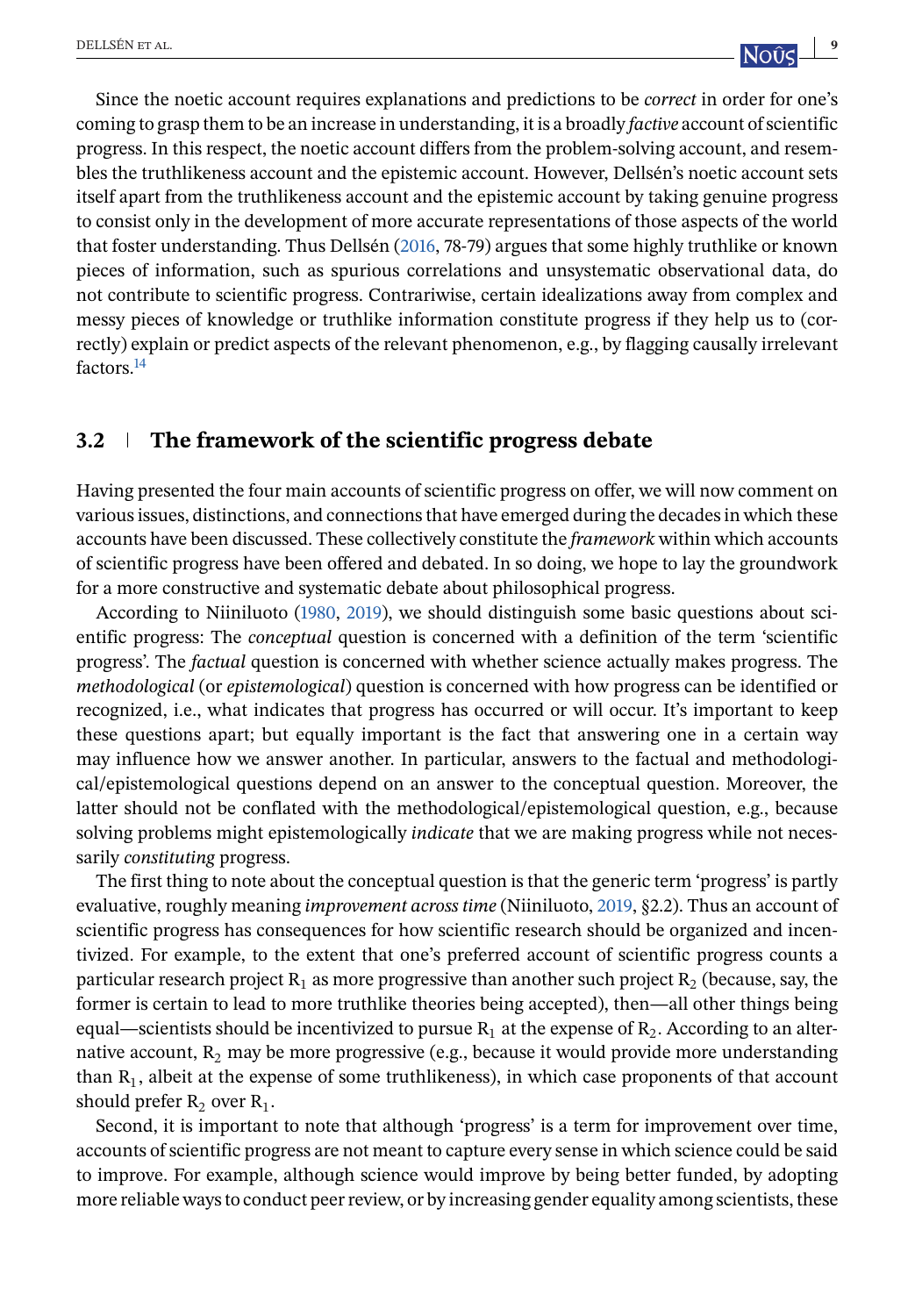types of improvements are not the subject of the aforementioned accounts of scientific progress. Niiniluoto [\(2019,](#page-25-0) §2.) refers to the type of progress that is at issue in the debate as *cognitive progress*, and distinguishes it from methodological, economical, educational, and professional progress in science. This is not to say that these other forms of progress are unimportant, or less important than cognitive progress. Rather, the point is just that these forms of scientific progress should be distinguished for the purposes of the debate between truthlikeness, problem-solving, epistemic, and noetic accounts of (cognitive) progress.

Third, another useful distinction that has been made in recent discussions is that between *constituting* and *promoting* progress (Bird, [2008,](#page-22-0) 280; Dellsén, [2018a,](#page-23-0) 73). The four accounts reviewed in [§3.2](#page-8-0) are clearly intended as accounts of what *constitutes* progress. The truthlikeness account, for example, is best interpreted as holding that increasing truthlikeness *is* progress. However, there are many other ways to make valuable contributions to science, even cognitively, e.g., developing a sophisticated mathematical framework in which a new theory could finally be adequately formulated. This elementary point would not refute the truthlikeness account since such valuable cognitive developments can be classified as promoting increases in truthlikeness—and thus, according to the truthlikeness account, promoting progress. Although constituting and promoting progress would thus be closely related, they would be distinct in so far as a progress-promoting episode would be valuable only to the extent that it leads to—or is likely to lead to—scientific progress at a later time, whereas a progress-constituting episode would be valuable regardless of its actual or probable causal effects.

Fourth, another important issue concerns the *agent(s)* whose psychological or epistemic states determine whether progress has occurred (see, e.g., Bird, [2019;](#page-23-0) Gilbert, [2000;](#page-23-0) Ross, [2020\)](#page-25-0). For ease of discussion, consider the epistemic account specifically (analogous issues arise for alternative accounts). *Who* (or *what*) is it that must have more scientific knowledge at t<sub>2</sub> than at t<sub>1</sub> in order for scientific progress to occur between  $t_1$  and  $t_2$  according to this account? It seems insufficient for progress that some single scientist gains knowledge between  $t_1$  and  $t_2$ [.](#page-21-0)<sup>15</sup> After all, other scientists may simultaneously lose knowledge, leading to an overall reduction in knowledge, especially if the individual who gains knowledge is isolated and uninfluential. So, while increasing the knowledge of individual scientists will often promote progress, it does not constitute progress. Thus two main alternatives suggest themselves, viz. (i) that some sufficiently large majority of scientists must have gained knowledge, or (ii) that the scientific community—considered as an epistemic agent in its own right capable of mental states or direct analogues thereof—has gained knowl-edge[.](#page-21-0)<sup>16</sup>

Fifth, an implicit assumption in debates about scientific progress is that progress is a *matter of degree*: there can be more and less progress during a given episode[.](#page-21-0)<sup>17</sup> Indeed, for many important purposes, it is clearly not enough to be able to say *whether* progress did, or would, occur during that episode; rather, we want to also know *how much* progress did, or would, occur. Suppose, for example, that we are deciding between research projects  $R_1$  and  $R_2$ , where it is universally agreed that each project would lead to *some* progress. In that case, an account of scientific progress would be useless unless it also told us which of the two projects is likely to lead to *more* progress (or that they would lead to exactly the same amount of progress). This gradability of progress is effortlessly explained by all extant accounts of scientific progress, since they all define progress in terms of something that is itself gradable in one way or another. In the case of the epistemic account, for example, although knowledge of some specific proposition may not itself be a matter of degree, it is a matter of degree how many propositions are known at a given time.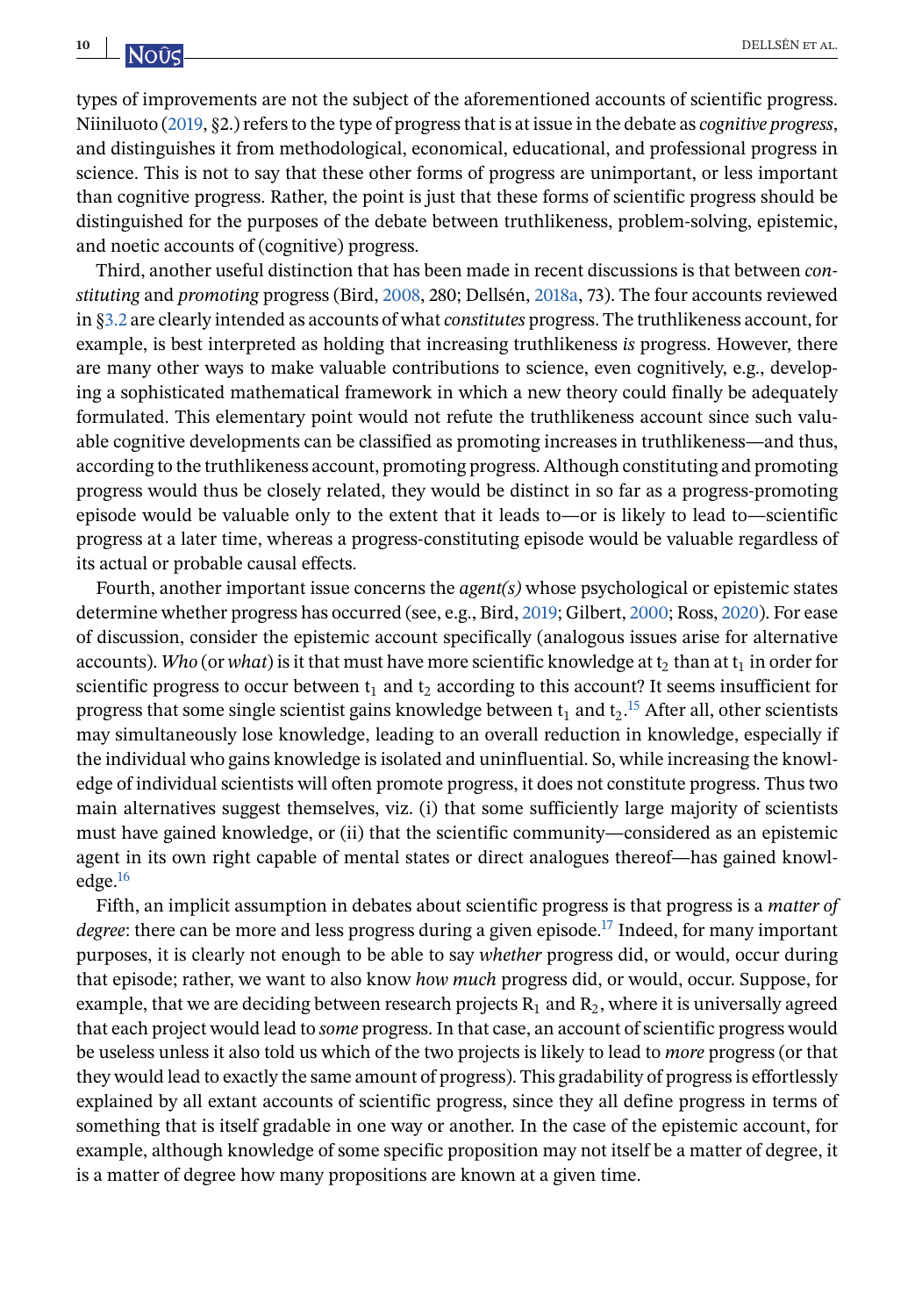# <span id="page-10-0"></span>**3.3 From scientific to philosophical progress**

Having presented the four main alternative accounts of scientific progress and the framework within which they have been proposed and debated, we now consider whether and how these accounts can be extended into accounts of philosophical progress. In addition to these four accounts, one can, of course, combine two or more of them into a pluralist account on which philosophical progress can consist in fundamentally different achievements of the sorts discussed below. Alternatively, one can draw upon elements from the different accounts in order to develop a hybrid account (more on this below). (In order to distinguish accounts of philosophical progress from related accounts of scientific progress, we will use a subscripted 'P' in labeling the former.)

Consider first a *truthlikeness account<sub>p</sub>*, according to which philosophy progresses between  $t_1$ and  $t_2$  just in case the philosophical theories accepted at  $t_2$  are more truthlike than those accepted at  $t<sub>1</sub>$ . In order to cover progress in normative areas of philosophy, such as ethics, the notion of 'truthlikeness' would have to extend beyond descriptive facts to normative facts, such as the precise circumstances under which it would be morally wrong to tell a lie (if there are indeed such normative facts). These normative facts would simply be included in the maximally specific claim  $\mathcal{C}^*$  that accurately captures all facts, and against which a given philosophical theory T—associated with a disjunction of maximally specific claims  $(C_1 \vee ... \vee C_n)$ —would be measured for truthlikeness. A theory of when lying is wrong, for example, would be truthlike to the extent that the disjuncts in its massive disjunction are similar to  $C^*$ , which includes, among other things, a fully true claim about exactly when lying is wrong.

Like the account of scientific progress from which it draws inspiration, this truthlikeness  $account<sub>p</sub>$  does *not* require that any of the theories accepted at the end of an episode are fully true, let alone maximally truthlike, for that episode to be progressive. Indeed, the truthlikeness  $account<sub>p</sub>$  entails that a less accurate, but more informative, such theory may be more truthlike than its more accurate counterpart. So, for example, since the theory that *lying is sometimes wrong* is less informative than the theory that *lying is wrong whenever an alternative course of action would lead to a greater balance of pleasure over pain*, the latter theory may well be more truthlike than the former—even if utilitarianism is false. Put differently, the latter theory may capture more of the truth than the former, even if the former is true and the latter false. Thus, as per the truthlikeness account of *scientific* progress, the truthlikeness account<sub>p</sub> implies that coming to accept a false theory—even a theory that is known for certain to be false—may very well constitute philosophical progress.

This immediately suggests that it is a mistake, at least from the truthlikeness account<sub>p</sub>'s perspective, to infer that accepting 'failed' philosophical theories cannot constitute progress. Consider Gettier's [\(1963\)](#page-23-0) infamous counterexamples to the thesis that knowledge is justified true belief. Although this 'tripartite' theory of knowledge is thus plausibly false, it is also arguably highly truthlike, especially in comparison to the unreflective view—often found among laypeople unfamiliar with the concept of justification—that knowledge is simply true belief. Moreover, at least some of the views developed in response to Gettier's counterexamples, e.g., that knowledge is justified true belief whose truth isn't due to luck (e.g., Pritchard, [2005;](#page-25-0) Zagzebski, [1994\)](#page-26-0), are plau-sibly more truthlike than the original 'tripartite' theory[.](#page-21-0)<sup>18</sup> Indeed, even if all theories of knowledge currently in contention are strictly speaking false, a modestly accurate theory of knowledge might be highly truthlike since any such theory that aims for full generality will be extremely informative.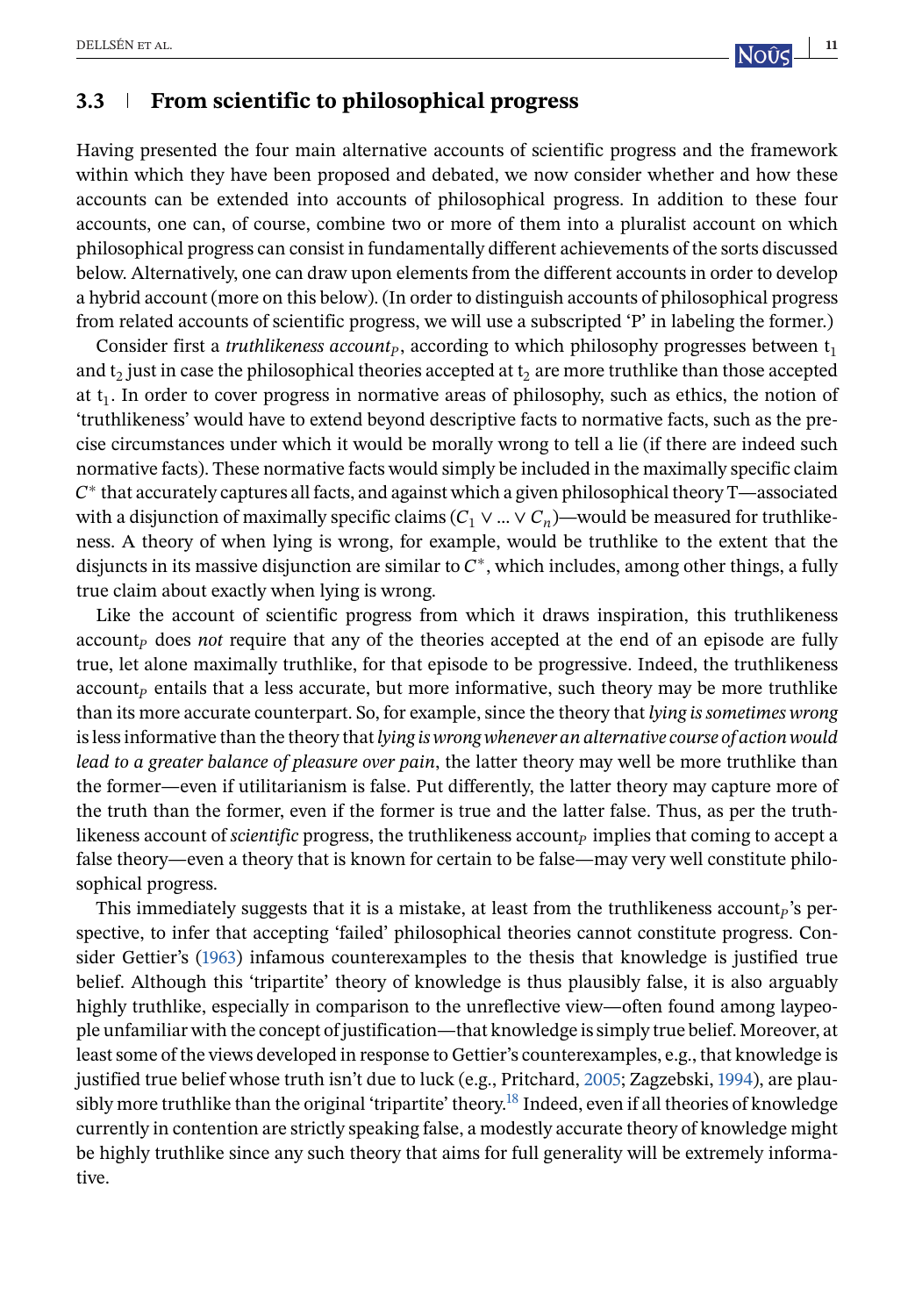Next let's consider a *problem-solving account<sub>p</sub>*, according to which philosophy progresses between  $t_1$  and  $t_2$  just in case there are fewer (or less important) unsolved philosophical problems at  $t_2$  than at  $t_1$ . For this account to be analogous to the corresponding account of scientific progress, a philosophical 'research tradition' would have to determine what counts as a 'problem', how 'important' a given problem is, and what counts as a 'solution' to such a problem. But which aspects of philosophical practice must be shared by a community of philosophers in order for that community to constitute such a research tradition? One option is to identify research traditions with very broad historical schools of thought, such as 'analytic philosophy' and 'continental philosophy'. This seems appropriate in so far as analytic philosophers, for example, are broadly in agreement on regarding the need to respond to certain philosophical problems, e.g., regarding the relation of mind to body, the status of moral claims, and the analysis of knowledge.

However, to the extent that analytic philosophers disagree on which problems are most important, and on the appropriate methodology for philosophy—determining, amongst other things, what counts as a genuine solution to any such problem—it is not clear that analytic philosophy is a suitable candidate for a research tradition. Instead, a 'research tradition' may have to be identified with something more fine-grained, such as philosophical movements like *logical positivism*, *ordinary language philosophy*, and *experimental philosophy*. A potential problem with this suggestion is that much of philosophy seems to take place entirely outside of any designated philosophical movement of this kind. In response, one might suggest that we simply lack a name for the largest such movement within analytic philosophy, but that—inevitably—we are all part of some such movement since we all implicitly accept certain problems as most important, and certain solutions as genuine, even if we don't explicitly conceive ourselves as part of the (perhaps unnamed) movement that shares these assumptions.

One way to resolve the challenge of finding a philosophical counterpart to a scientific research tradition is to say that the identities of philosophical problems, their importance, and what counts as solving them, is simply determined by the attitudes of an individual philosopher working on those problems. This way of spelling out the problem-solving account<sub>p</sub> would depart rather radically from the problem-solving account as developed by Kuhn and Laudan, where grounding these facts in research traditions makes them, if not objective, at least *intersubjective*. By contrast, the individualistic version of the problem-solving account<sub>p</sub> we are now considering would imply that philosophical progress is entirely agent-relative, so that what counts as progress for one person will not count as progress for another unless they happen to share the relevant attitudes. Indeed, someone who has sufficiently lenient standards for what counts as 'solving' some set of philosophical problems could on this view truly say that philosophy has made a lot of progress, while someone with stricter standards would be saying something false using the exact same words. Relatedly, according to such an account we would make progress, relative to the standards of some agent, when that agent simply *downgrades* the importance of some as-yet-unsolved problem.

One important upshot of this discussion of the problem-solving account<sub>p</sub> is that the notions of a 'problem', its 'importance', and a corresponding 'solution' are inherently relative to something or other—be it a broad tradition like analytic philosophy, a somewhat narrower movement like experimental philosophy, or individual philosophers like you and me. Put somewhat differently, it makes no sense on the Kuhn- and Laudan-inspired problem-solving account<sub>p</sub> that we have articulated, to say that this or that is an important philosophical problem, or that we have a solution to the problem, *in an absolute sense*. Consequently, when the problem-solving account<sub>p</sub> appeals to notions like 'problems', their 'importance', and their 'solutions', such notions will always be relativized to whatever it is that determines their meanings, e.g., traditions, movements,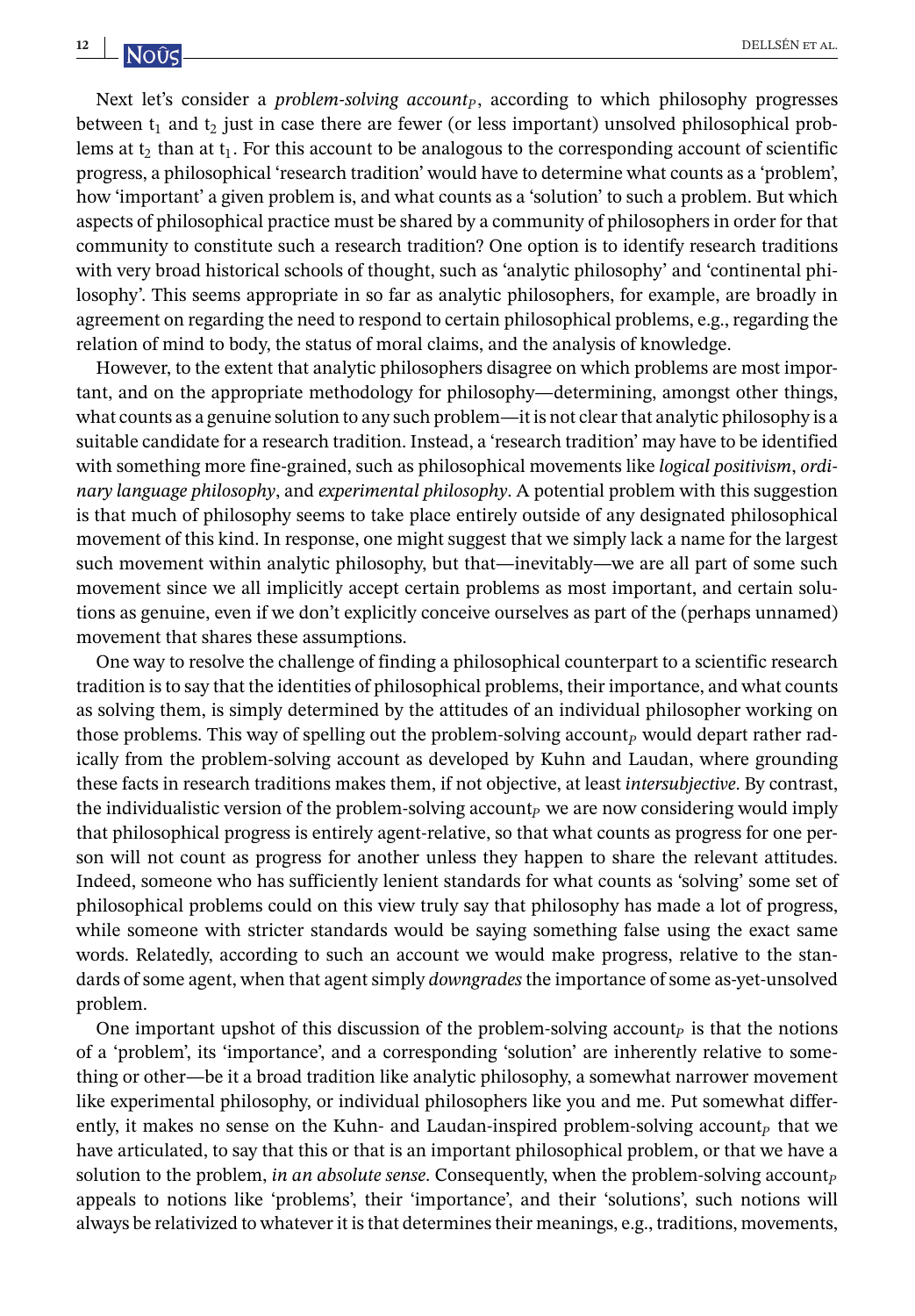or individuals. Of course, Kuhn and Laudan were happy to accept this implication for scientific progress—indeed, it is intentionally built into their accounts. It's doubtful, however, that philosophers who appeal to philosophy's 'solutions' to 'big' 'problems' are quite as happy to do so as well.

Now let's turn to an *epistemic account<sub>p</sub>*, according to which philosophy progresses between  $t_1$  and  $t_2$  just in case more philosophical theories are known at  $t_2$  than at  $t_1$ . The most distinctive feature of such an account is that it would require philosophical theories to be justified in some sense (and perhaps also non-Gettiered) in order for our coming to believe them to constitute progress. This brings to the fore the question of how—and indeed whether—philosophical theories are epistemically justified. Knock-down philosophical arguments are notoriously rare[,](#page-21-0)<sup>19</sup> since when faced with a valid argument for an unpalatable conclusion it is relatively easy to reject one or more premises. As the saying goes, one person's *modus ponens* is another's *modus tollens*. This phenomenon of 'premise deniability' (Chalmers, [2015,](#page-23-0) 18; see also van Inwagen, [2006,](#page-26-0) 37-55) is certainly much more pervasive in philosophy than in science—even if premises can sometimes reasonably be rejected in science as well. (While the observational data to which scientific arguments typically appeal can be—and sometimes are—contested, the theories and 'intuitions' to which philosophical arguments typically appeal are more easily and frequently contested.) Thus, while it is an open question whether and to what extent premise deniability undermines justification (on a given theory of the latter), proponents of an epistemic account would seem to either owe us a story of how philosophical theories are justified in spite of premise deniability, or else submit to the pessimistic conclusion that philosophical progress is relatively rare.

Finally, let's consider a *noetic account<sub>p</sub>*, according to which philosophical progress consists in increasing understanding of philosophical phenomena—or, perhaps, philosophical aspects of (possibly non-philosophical) phenomena[.](#page-21-0)<sup>20</sup> Using Dellsén's operational definition of understanding, this would consist in gaining or improving abilities to correctly explain or predict aspects of the relevant phenomenon. So, for example, philosophical progress would be made with regard to knowledge to the extent that we succeed in explaining what makes something knowledge, i.e., what 'grounds' knowledge, or in predicting whether a given mental state would constitute knowledge. As noted, Dellsén [\(2016,](#page-23-0) 81) emphasizes that the noetic account allows that increased understanding—and thus progress—can be achieved via theories and models that include idealizations in so far as they facilitate correct explanation and prediction. A potential example in the philosophical domain is the extensive idealizations employed in formal epistemology, as when epistemic agents are modeled as possessing infinitely fine-grained opinions, i.e., *credences*. Even though no agents, rational or otherwise, have opinions that are so fine-grained, this idealization serves various useful purposes as far as understanding is concerned, e.g., in enabling us to explain how an agent's rational degree of confidence in a conjunction depends on their confidence in each of its conjuncts.

Having outlined these philosophical counterparts of the leading accounts of scientific progress, we emphasize again that our intent is not to argue that one of them must be the correct account of philosophical progress. As in the case of scientific progress, it is very much an open question whether any of the accounts adequately defines progress or whether we need an alternative account.

Indeed, one obvious type of alternative account is one that combines two or more of the accounts outlined above into a *pluralist* (or disjunctive) account. On such an account, multiple distinct achievements can each constitute philosophical progress. For example, we might make progress when we increase the truthlikeness of accepted theories *or*increase our understanding of philosophical phenomena. While this move would introduce its own set of issues, such as how to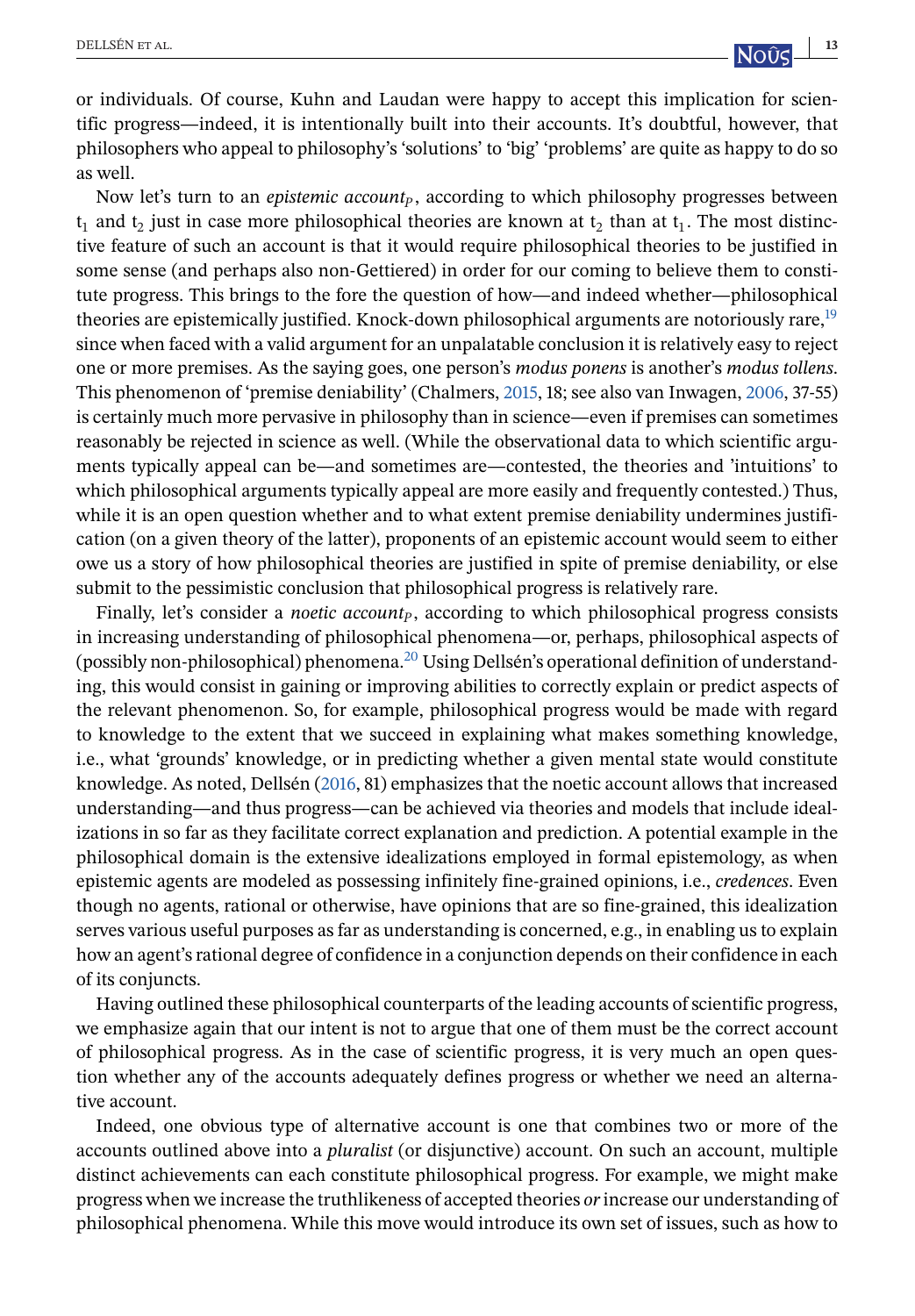<span id="page-13-0"></span>balance one kind of progress against another to determine the degree of progress overall, it would also encompass a broader range of developments under the banner of progress.

Another type of alternative account would combine elements from different accounts into a *hybrid* account of philosophical progress. For example, consider a hybrid of the problem-solving and truthlikeness accounts  $\mathbf{p}$  that emphasizes the role of a research tradition in determining what counts as a problem (such that solving it would be progressive), while simultaneously measuring the progress made by a given solution in terms of its truthlikeness. By incorporating machinery from the truthlikeness account, this hybrid account pursues a more objective approach to evaluating putative solutions to philosophical problems than the (non-hybrid) problem-solving account. At the same time, it does justice to the plausible thought that whether solving a given problem constitutes progress might be determined by the status attributed to that problem by the philosophical analogue of a research tradition.

Although pluralist or hybrid accounts are alternatives to the four accounts outlined above, their development also rests squarely on having already outlined the accounts (or elements thereof) that are to be combined—which is what we hope to have done. More importantly, formulating these accounts and locating them within a general framework inspired by the debate about scientific progress allows us to draw valuable lessons for advancing the debate about philosophical progress.

#### **4 LESSONS FOR PHILOSOPHICAL PROGRESS**

We are now in a position to distill several important lessons from the preceding discussion concerning recent debates about the nature and prevalence of philosophical progress.

#### **4.1 Crucial distinctions**

The first set of lessons returns to the distinctions made in the framework underpinning debates about scientific progress, which can also provide much-needed clarity and systematicity to the debate about philosophical progress.

First, drawing on Niiniluoto [\(1980,](#page-25-0) [2019\)](#page-25-0), we should note that the *factual* question about the existence and prevalence of philosophical progress depends on the *conceptual* question about the nature of philosophical progress. It makes little sense to judge whether or not philosophy makes progress before determining what would be required in order for it to do so. Nevertheless, extant defenses of pessimism and optimism about philosophical progress, i.e., answers to the factual question, have largely proceeded without any explicit mention of how to answer the conceptual question, i.e., which account of philosophical progress is presupposed. Similarly, by keeping separate the *epistemological* question of how we can recognize philosophical progress from the conceptual question of what constitutes philosophical progress, we can see that, for example, collective convergence or solving a philosophical problem might be merely evidence for progress, and not constitute it. More generally, taking care to distinguish the different questions about progress will lead to a more nuanced discussion about philosophical progress.

A second lesson concerns the distinction between progress *tout court* and degrees of progress. A given episode may be more or less progressive, so when comparing the progress of philosophy with some benchmark (e.g., the progress of science) it is not enough to point to progressive episodes or even count the number or proportion of progressive episodes; rather, we must also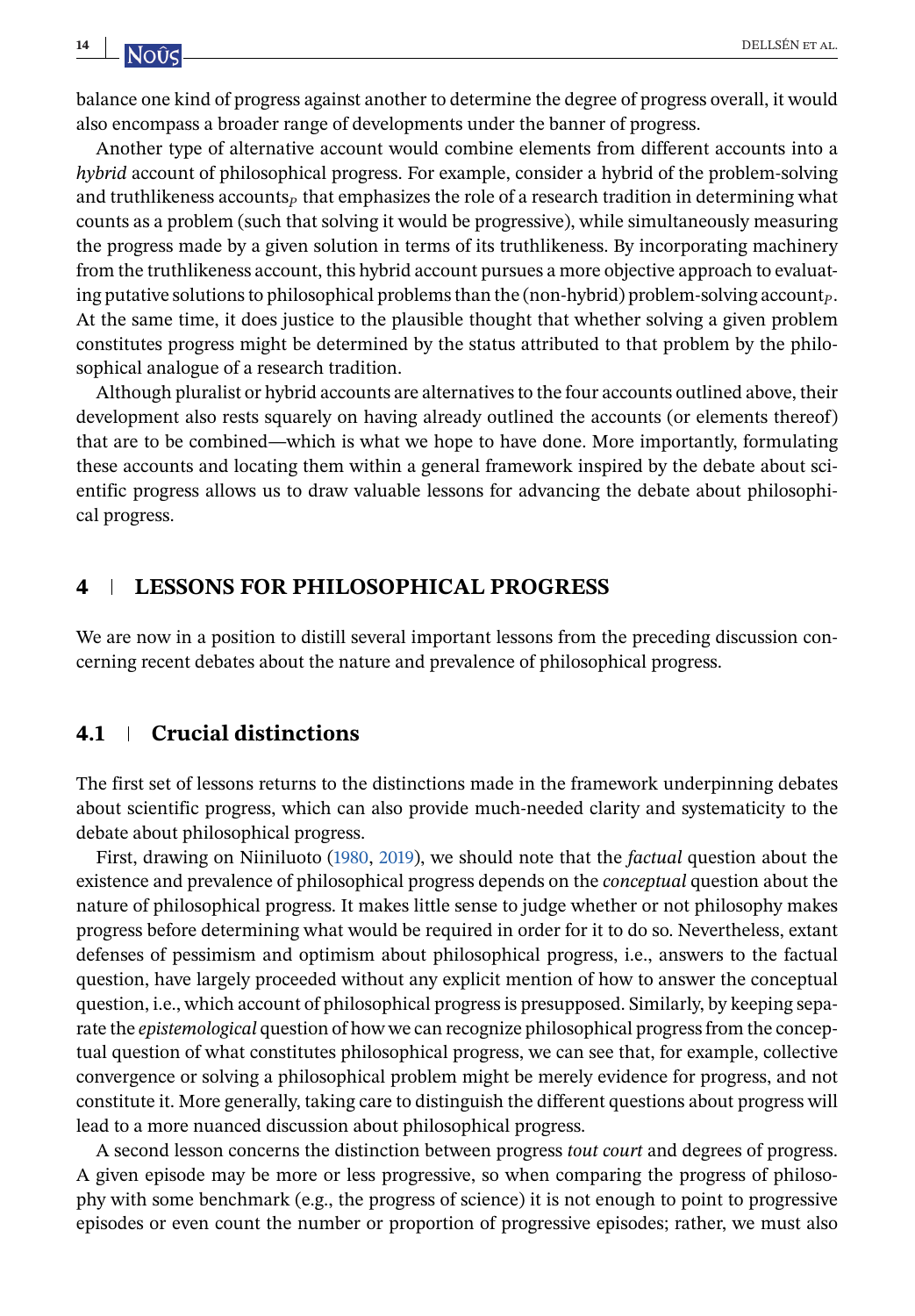measure the degree to which each episode is progressive. This insight sheds some light on what Stoljar [\(2017,](#page-25-0) 69-70) calls 'the negativity objection' to his argument for optimism, viz. that in all of his proposed solutions to boundary problems, the answers come in the 'negative' form of *rejecting* a 'boundary thesis' such as 'If there are facts about meaning, all such facts are necessitated by behavioral facts'. Stoljar insists that such an answer, despite being quite uninformative and thus disappointing according to many commentators (e.g., Chalmers, [2015;](#page-23-0) van Inwagen, [2004\)](#page-25-0), is still progress.

One promising way forward takes its cue from Stoljar's suggestion that when it comes to solutions to philosophical problems, "negativity is one thing, size is another" (Stoljar, [2017,](#page-25-0) 70). This remark suggests that the dispute about whether 'negative' solutions to boundary problems count as progress can be analyzed using the distinction between progress *tout court* and degrees of progress. To wit, while 'negative' solutions are progressive *tout court*, the degree of progress they provide may (but need not—see below) be small compared to the degree of progress provided by corresponding 'positive' solutions. For example, consider a solution to Quine's problem of the indeterminacy of meaning that allowed us to retain the thesis that all facts about meaning are necessitated by behavioral facts (which would thus provide us with the beginnings of a muchanticipated theory of meaning). This would arguably constitute more progress than the rejection of any necessary connection between meaning and behavior (which says nothing about what *does* necessitate facts about meaning). According to this analysis, there is a sense in which Stoljar and his opponents might both be correct, since Stoljar could be right that 'negative' solutions are progressive *tout court*, while his opponents could be right that these solutions are less progressive than we might have hoped or expected.

Indeed, this intuitive thought that 'negative' solutions may constitute less progress than corresponding 'positive' ones can be fleshed out with the help of some of the theoretical machinery from the accounts developed in section [§3.3.](#page-10-0) The way forward is clearest on the truthlikeness account<sub>p</sub>, since the notion of truthlikeness, as articulated by, e.g., Niiniluoto [\(1999\)](#page-25-0) and Oddie [\(1986\)](#page-25-0), is explicitly and deliberately designed to imply that the truthlikeness of a theory is a function not just of the extent to which it reveals nothing but the truth (accuracy) but also of the extent to which it reveals the whole truth (informativeness). In the above case, the 'positive' solution is clearly more informative than the 'negative' one, so on the truthlikeness account<sub>p</sub> the 'positive' solution would constitute more progress than the corresponding 'negative' solution (assuming, in each case, that the relevant solution is true). With that said, Stoljar [\(2017,](#page-25-0) 69-72) is right to point out that it is not the 'negativity' or 'positivity' of solutions that determine the extent to which they are progressive, since a 'negative' claim can easily be more informative (and therefore more truthlike, if true) than a 'positive' claim. So the point is not that 'positive' solutions necessarily constitute more progress than 'negative' ones. Rather, the lesson here is that we should focus on how to account for the different degrees of progress made by various solutions, regardless of their 'positive' or 'negative' framing.

A third lesson is that we should distinguish achievements that *promote* progress—the value of which is merely instrumental for future progress—from those *constitutive* of progress—the value of which does not depend on (actual or likely) progress at some later time. This distinction sheds light on the senses in which we might want to be *pluralists* about philosophical progress, as Chalmers [\(2015,](#page-23-0) 14) claims to be. Pluralism about what *promotes* progress is eminently plausible, since there are clearly many distinct ways of causing or facilitating progress. Likewise, distinguishing cognitive progress from other kinds of progress amounts to a kind of pluralism about philosophical progress, since any account of cognitive progress can be combined with any view whatsoever regarding other kinds of progress in philosophy (e.g., methodological). It is less clear,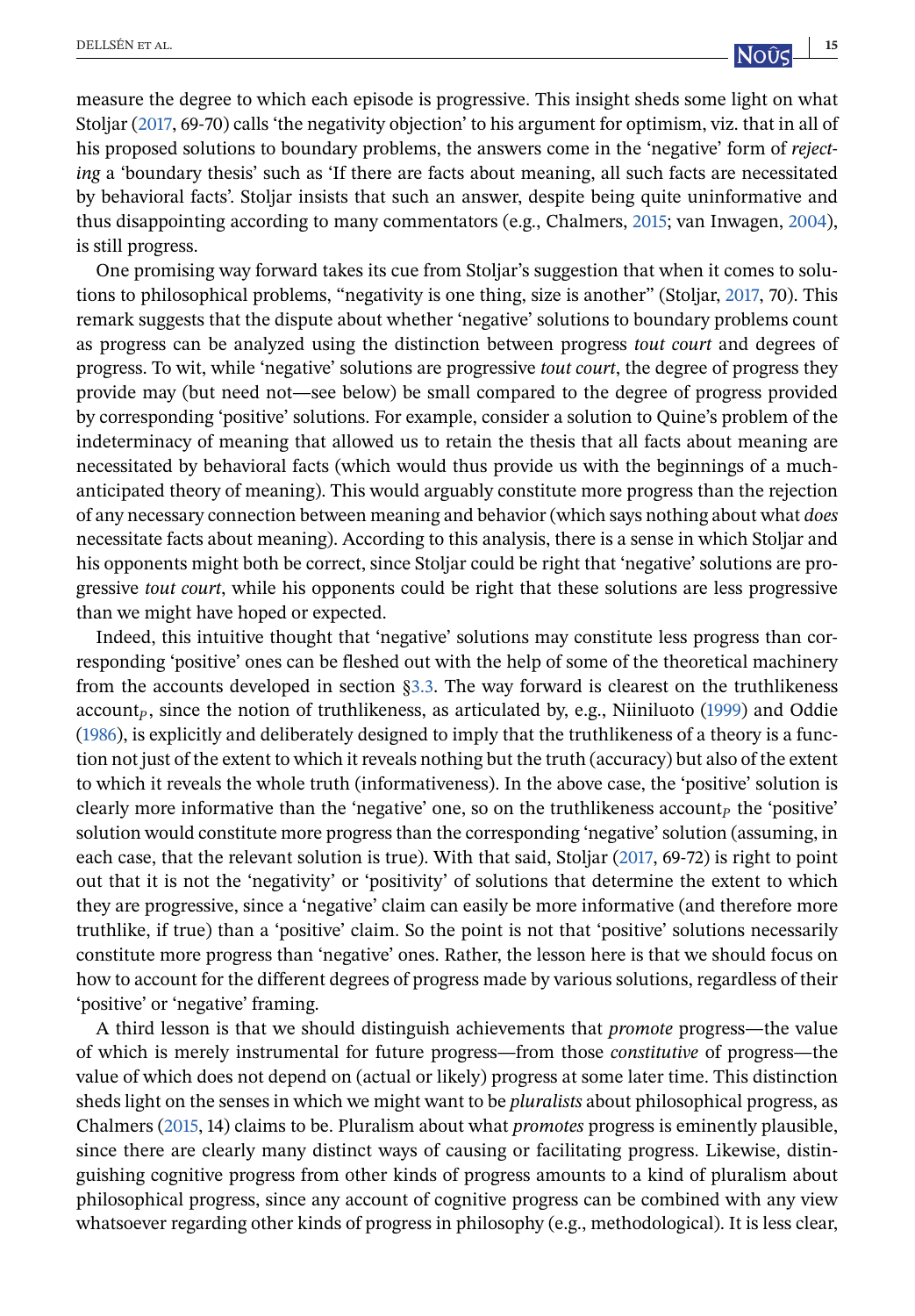however, that *pluralism about what constitutes cognitive philosophical progress* is correct. If there are many distinct achievements that each constitute progress, how can we compare the extent to which progress has been made through one type of achievement as opposed to another? And what, exactly, is it in virtue of which all these distinct achievements all constitute progress? So pluralism about what constitutes progress, although perhaps an initially attractive thought, comes with its own set of potential problems to which its proponents must respond. The salient alternative is to be a 'monist' about what constitutes cognitive progress but a pluralist about what promotes it, and also acknowledge a plurality of kinds of philosophical progress that are not cognitive[.](#page-21-0)<sup>21</sup>

#### **4.2 Convergence and disagreement**

A second set of lessons concerns what to make of the fact that there appears to be less convergence in philosophy than in science. How, if at all, does this undermine or prevent philosophy from making progress? Here we draw two related lessons.

The first of these lessons relates to the issue concerning the *agent(s)* whose changing cognitive states determine whether an episode counts as progressive. As we noted, it is plausibly not sufficient for scientific progress that a single scientist improves their cognitive attitudes in some way, e.g., by gaining knowledge or increasing their understanding, since other scientists may undergo cognitive regression at the same time. The same point applies, *mutatis mutandis*, to philosophical progress. It is thus arguably a mistake to suggest, as Frances [\(2017,](#page-23-0) 55) and Cappelen [\(2017,](#page-23-0) 71- 72) both do in different ways, that a single individual's improving cognitive attitudes is sufficient for philosophical progress. More generally, this strongly suggests that philosophical progress, like scientific progress, should be analyzed and evaluated at the level of communities of inquirers, perhaps in terms of the proportion who have improved cognitive attitudes of the requisite kind, or in terms of the collective cognitive attitudes of the community itself.

The other lesson is that the significance of peer disagreement, and the extent to which it undermines progress, may vary between the different accounts of philosophical progress. As we have effectively noted already, it is commonly thought that peer disagreement about philosophical claims would undermine an individual's justification for believing them, and consequently pre-vent them from having knowledge—even when the relevant claims are in fact true and believed[.](#page-21-0)<sup>22</sup> Thus, given sufficiently widespread disagreement on a given philosophical question, it seems that *no* philosopher would know the answer to the question. In that case, there would clearly not be a sufficiently high proportion of inquirers who know that answer for there to be communitylevel knowledge of the answer; and, at least in typical cases, it would also be a stretch to argue that the community considered as a collective agent could know the answer when none of its members do[.](#page-21-0)<sup>23</sup> Thus, at first blush, it seems plausible that on the epistemic account<sub>p</sub>, sufficiently widespread disagreement would indeed undermine philosophical progress in a relatively straightforward way.

In fact, however, whether there is any straightforward inference from disagreement to lack of progress depends on exactly how the epistemic account<sub>p</sub> is spelled out. In particular, as noted above, a proponent of the epistemic account may opt for a theory of epistemic justification, or of knowledge more generally, according to which peer disagreement may not undermine justi-fication or knowledge[.](#page-22-0)<sup>24</sup> A simple version of process reliabilism, for example, might hold that a belief is justified just in case it is formed as a result of a sufficiently reliable belief-forming process. Such a belief might thus remain justified even in the face of peer disagreement, especially if one's disagreeing peers happen to have formed their beliefs through an unreliable belief-forming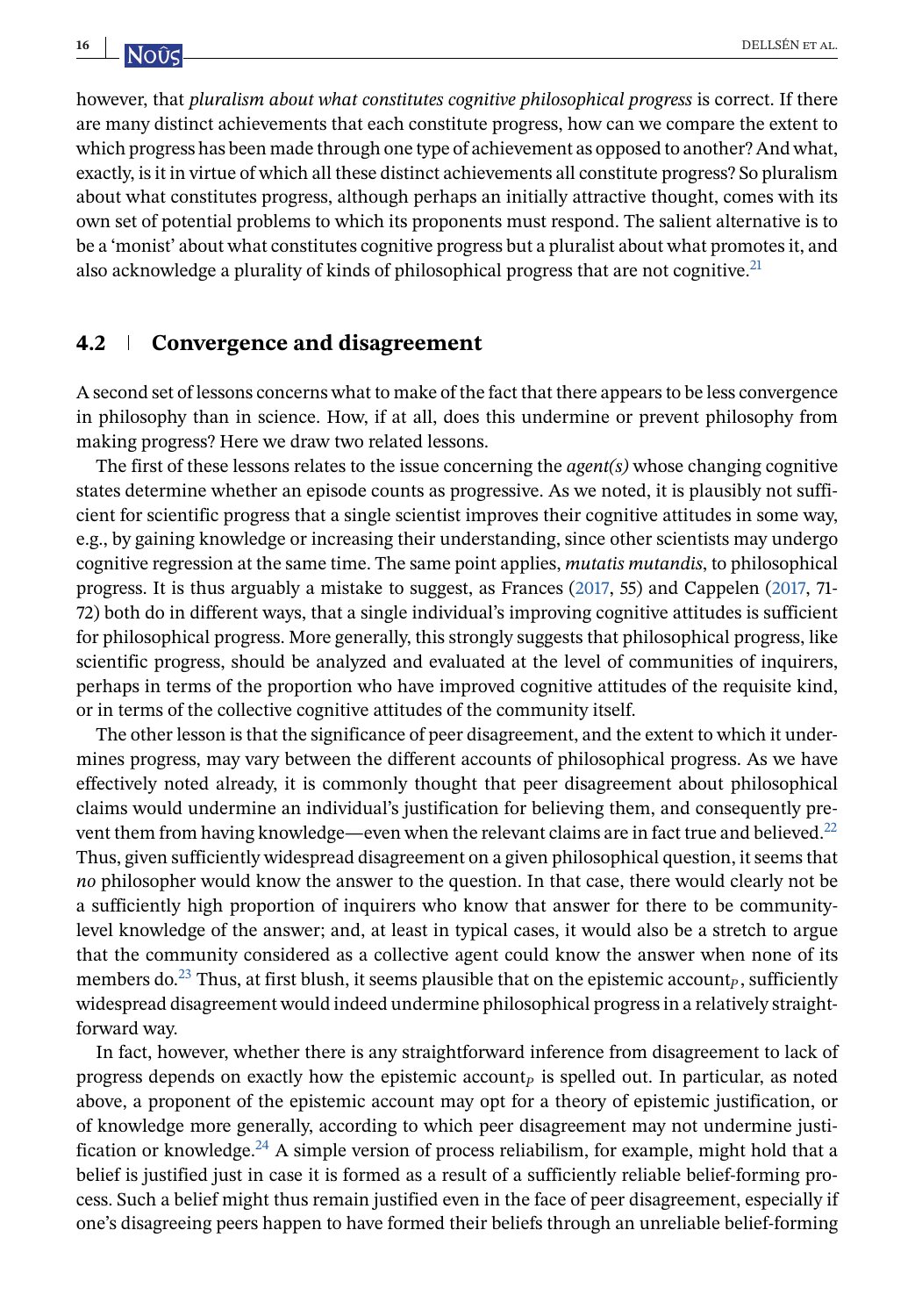process[.](#page-22-0)<sup>25</sup> If, by contrast, the epistemic account<sub>p</sub> is paired with a typical internalist theory of justification, then it seems that one's awareness of peer disagreement would straightforwardly count as (higher-order) evidence against one's initial belief and thus undermine one's justification and knowledge. In sum, then, whether widespread disagreement undermines progress on the epistemic account<sub>p</sub> will depend on how one spells out the notion(s) of knowledge and/or justification to which the account appeals.

In addition, it is noteworthy that these considerations regarding the role of disagreement in undermining progress do not apply to any of the other three competing accounts of philosophical progress outlined in [§3.3,](#page-10-0) since none of these accounts impose a justification requirement on philosophical progress. On the truthlikeness  $account<sub>P</sub>$ , for example, the fact that widespread disagreement about a philosophical thesis undermines philosophers' justification for that thesis does not in any way prevent the acceptance of the thesis from constituting progress.

With that said, however, *any* account of progress will have to deal with a different issue related to disagreement, viz. how to determine whether an episode is progressive when only some of the members of the philosophical community undergo the requisite kind of cognitive improvement. For example, is there philosophical progress on the truthlikeness account<sub>p</sub> when one segment of the philosophical community adopts a more truthlike theory while another segment adopts a less truthlike theory? Presumably, the answer to such a question depends on the relative sizes of the segments (in addition to the extent to which the truthlikeness of the respective theories changes), but how exactly would it do so? Such questions remain unanswered as of yet, for philosophical progress as well as for scientific progress.

Regardless of how we answer such questions, however, it's clear from the above discussion that the connection between convergence and progress will be rather more nuanced than it has been assumed to be thus far. For example, note that on the truthlikeness account  $_p$  envisioned above, philosophical progress might come by way of enlarging the proportions of the community that accept more truthlike theories. Importantly, then, progress might occur without convergence on a single answer, and even alongside divergence (i.e., increased disagreement over time). This will be the case when, for example, a theory  $T_1$  that was previously unanimously accepted is challenged by a more truthlike theory  $T_2$  that becomes accepted by a relatively small minority, while the majority still accepts  $T_1$ . In that case, a plausible truthlikeness account<sub>p</sub> would imply that there is progress since the average truthlikeness of accepted theories, weighed by the proportion of advocates, increases over time—even if this is accompanied by increased disagreement within the philosophical community. (Similarly for other accounts, at least in so far as they do not impose a justification requirement on philosophical progress.) Given this, it is clearly a mistake, on most accounts of philosophical progress, to infer directly from the presence of philosophical disagreement (and the lack of convergence) to a lack of philosophical progress.

# **4.3 Tools to further develop existing accounts**

A third set of lessons concerns the ways in which seeing existing proposals about the nature of philosophical progress through the lens of the accounts formulated in [§3.3](#page-10-0) helps to reveal potential refinements and improvements for these proposals. Chalmers' account, for example, is underdeveloped in comparison with accounts of scientific progress. Although Chalmers emphasizes that he is a "pluralist about philosophical progress", he primarily focuses on one "form" of progress, viz. "progress towards the truth" (Chalmers, [2015,](#page-23-0) 14). Chalmers admits sympathy with the view that progress towards the truth has "a certain primacy among the forms of philosophical progress"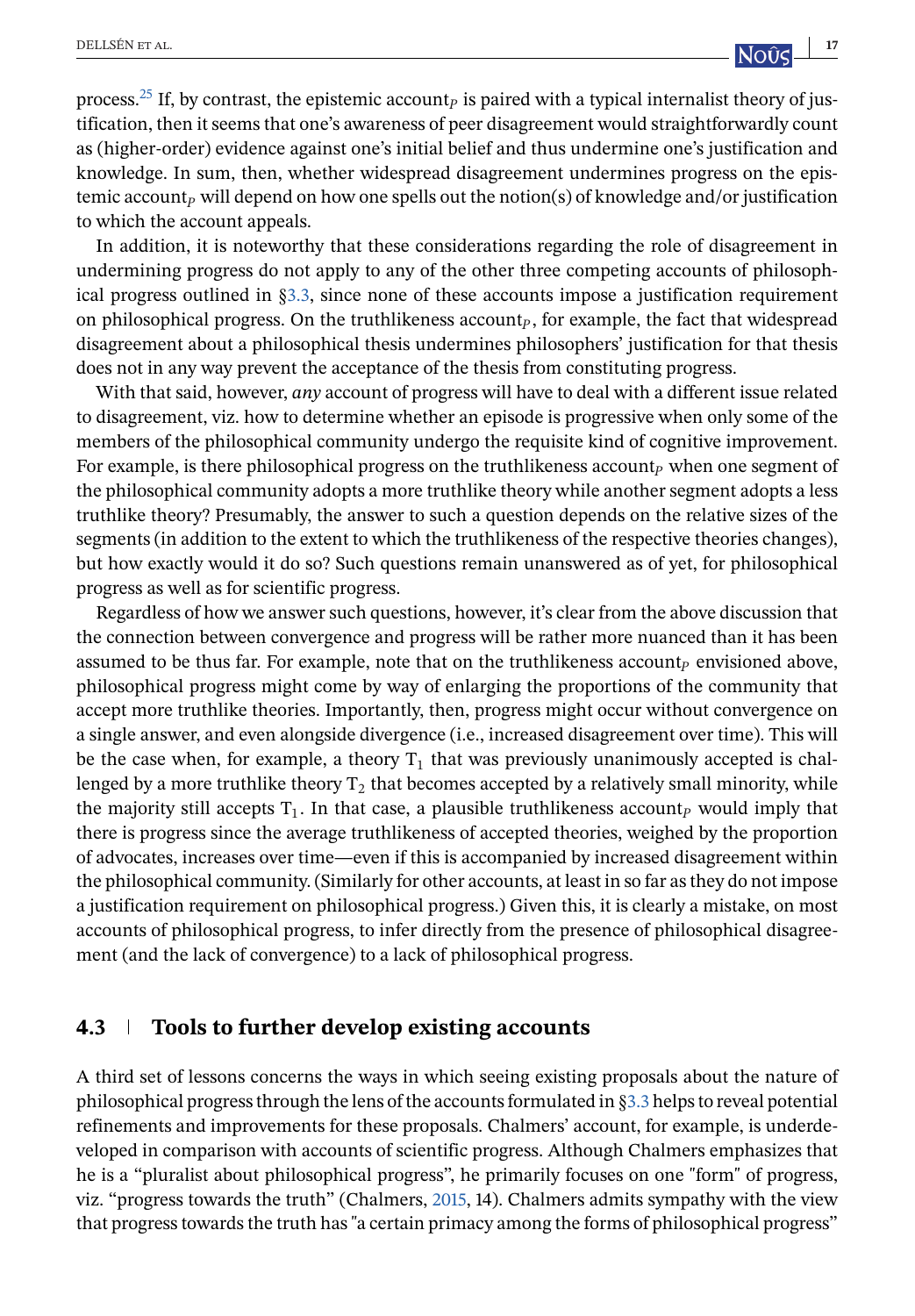(Chalmers, 2015, 14), raising questions of whether the other philosophical successes he mentions (e.g., developing new methods) are best thought of as *constituting* (rather than promoting) *cognitive* progress.

Regarding the form of progress that is Chalmers' primary focus, it's unclear whether his view is closer to the epistemic account<sub>p</sub> or the truthlikeness account<sub>p</sub>. Some of Chalmers' formulations, e.g., "progress toward the truth is one form of philosophical progress" and "attaining the truth is the primary aim at least of many parts of philosophy" (Chalmers, [2015,](#page-23-0) 14) appear to be endorsements of a 'pluralist' version of the truthlikeness account<sub>p</sub>. However, Chalmers also says that "convergence goes along with increases in knowledge", and that "agreement is required for [collective] knowledge" (Chalmers, [2015,](#page-23-0) 14-15), which in turns serves as the backdrop for an extended discussion of disagreement among philosophers and the extent to which it undermines philosophical progress (Chalmers, [2015,](#page-23-0) 15-16). This emphasis on the importance of collective knowledge for philosophical progress suggests that Chalmers has something like the epistemic account  $\bar{p}$  in mind (cf. Cappelen, [2017,](#page-23-0) 69-73). As we discussed above, peer disagreement among philosophers may affect truthlikeness and epistemic accounts  $_{P}$  quite differently, depending on the theory of epistemic justification with which the account is paired, so one must 'pick a lane' in order to fruitfully pursue the questions on which Chalmers focuses.

Our framework also suggests ways in which Stoljar's [\(2017\)](#page-25-0) account might be further fleshed out. In his book-length treatment of the topic, progress is simply defined as answering philosophical questions or 'suitably related' questions. For Stoljar [\(2017,](#page-25-0) 11, n7), a philosophical question is simply a problem, e.g., a 'boundary problem' (see [§2.2\)](#page-3-0). In this respect, Stoljar's account resembles the problem-solving account<sub>p</sub>. However, Stoljar [\(2017,](#page-25-0) 22) also emphasizes that to aim to answer these questions is to have *epistemic* aims, and that philosophical progress is *epistemic* progress. While Stoljar leaves open which particular types of epistemic achievement (e.g., knowledge, justified belief, certainty) should be used to characterize the epistemic aim in question, he opts to focus on knowledge in particular (Stoljar, [2017,](#page-25-0) 22). To solve a problem, then, is for Stoljar something like coming to have knowledge of (alternatively: justified belief in, certainty of) the problem's solution.

Accordingly, it may be valuable to view Stoljar's account as—or compare it with—a hybrid of the problem-solving account<sub>p</sub> and the epistemic account<sub>p</sub>. Such a hybrid account would have in common with the problem-solving account<sub>p</sub> not only the idea that to make progress is to solve problems, but also the idea that solving problems of different kinds might contribute differently to progress. At the same time, such an account could make sense of the idea that making philosophical progress is a genuine epistemic achievement by making knowledge accumulation necessary for progress. Conceiving of the account in this way is valuable because it highlights some resources on which the account might draw in order to deal with potential difficulties and fill in further details.

To see this, consider some questions which Stoljar's account leaves unanswered. For example, what if the philosophical problem that is presented and subsequently solved is itself deeply confused, e.g., because it rests on a false presupposition[?](#page-22-0)<sup>26</sup> In that case, does answering it still count as progressive (to the same degree)? Even for non-confused questions, does answering any such question count as equally progressive? Plausible verdicts on these issues are provided by the hybrid account suggested above. Such an account can draw upon the epistemic account<sub>p</sub> and rule that whether, and the extent to which, a given answer is progressive depends on whether, and the extent to which, it adds to what is already known in philosophy. Since deeply confused questions typically result in false answers, answering them typically does not constitute progress. For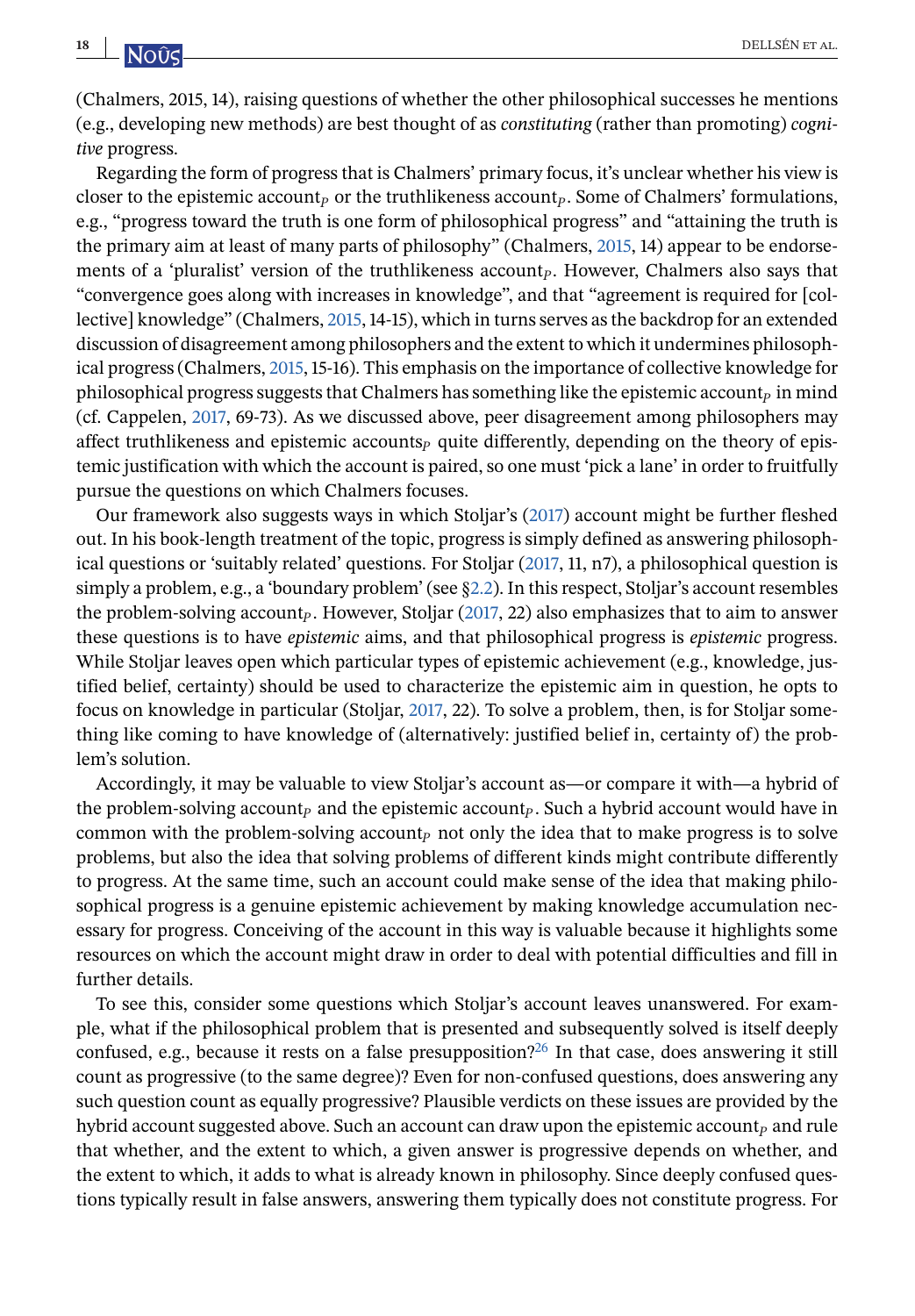non-confused questions, some answers will constitute more progress than others depending on how much knowledge the answers bring us[.](#page-22-0)<sup>27</sup>

Of course, the fact that Chalmers' and Stoljar's views about philosophical progress do not neatly fit within the framework of accounts outlined in [§3.3,](#page-10-0) and neglect potentially useful resources, does not show that these views are mistaken. We aren't arguing that a convincing account of philosophical progress must be a counterpart of one of the existing accounts of scientific progress, or must draw upon the machinery developed in that context; after all, these accounts could all be mistaken. Instead, we wish to emphasize two points. First, a comparison of extant views of philosophical progress with those outlined in [§3.3](#page-10-0) highlights various ways in which the former are in need of further fleshing out. The comparison is thus productive in that it both prompts defenders of these views to sharpen their views and arguments, and provides them the resources with which to do so. Second, since any meaningful quantitative comparison between the amounts of progress in science and philosophy requires a common measure of progress, any radical departure from the accounts of philosophical progress outlined in [§3.3](#page-10-0) would either require one to give up on such quantitative comparisons, or commit to a similarly radical departure from extant accounts of scientific progress. Thus, perhaps surprisingly, it becomes incumbent on those departing from the accounts of philosophical progress outlined in [§3.3,](#page-10-0) yet still seeking to make quantitative comparisons between the prevalence of scientific and philosophical progress, to formulate and defend an analogous account of scientific progress.

#### **4.4 The prevalence of philosophical progress**

A final set of lessons concerns the prevalence of philosophical progress, i.e., which position on the pessimism-optimism spectrum is correct. As we have noted, any sensible discussion of whether, or the extent to which, philosophy makes progress must presuppose some account of the nature of philosophical progress. With such an account in hand, we can spell out what exactly pessimism and optimism (of various degrees of darkness and brightness) would amount to in terms that are transparent to all parties to the debate.

Let's start by explicitly laying out some of the optimistic and pessimistic positions that can be framed in terms of these accounts. Given a (non-hybrid, non-pluralistic) truthlikeness account<sub>p</sub>, optimism about philosophical progress would roughly amount to the claim that the theories endorsed by the philosophical community are becoming (much) more truthlike on average, or that the rate of increase in truthlikeness is roughly equal to or greater than the corresponding rate in the natural sciences. Pessimism, by contrast, would on the truthlikeness account  $P$  roughly amount to the claim that the theories endorsed by the philosophical community are *not* becoming (much) more truthlike, or that the rate of increase in truthlikeness is (much) less than the corresponding rate in the natural sciences. Analogous formulations will apply to the other accounts of philosophical progress spelled out above ([§3.3\)](#page-10-0), including pluralistic and hybrid accounts.

This has important implications for how the debate between optimists and pessimists ought to proceed. On the one hand, if and to the extent that the parties to this debate discover that they agree on an account of philosophical progress—the truthlikeness account<sub>p</sub>, say—then their discussions would benefit from debating the issue in terms of whether various past or current developments did increase or are currently increasing the truthlikeness of accepted philosophical theories. On the other hand, if and to the extent that the parties to the pessimism-optimism debate do *not* agree on an account of philosophical progress, then this disagreement should be made explicit so as to prevent these parties from talking past each other. Moreover, in that case, optimists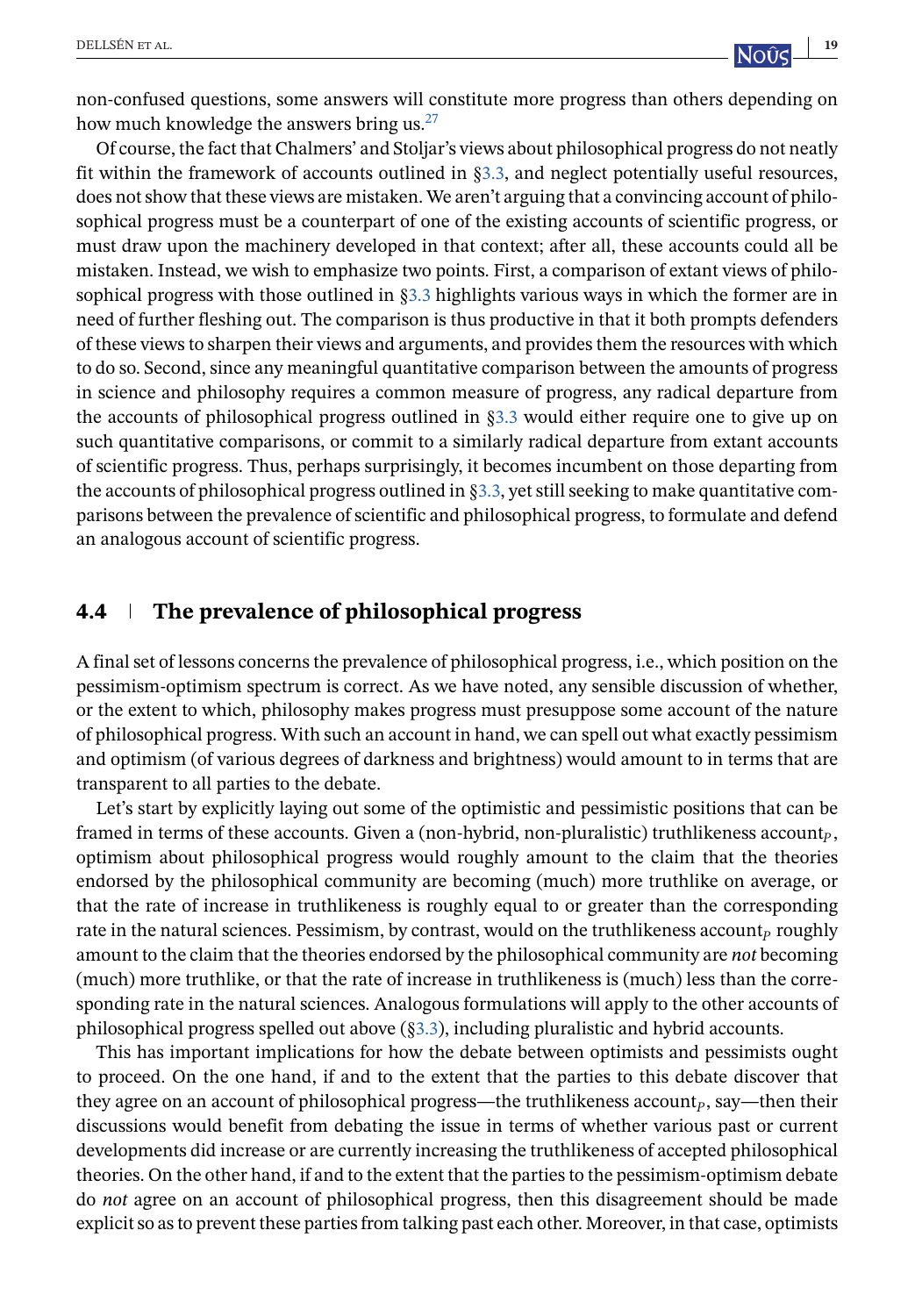and pessimists ought to devote at least part of their time debating the merits of their respective accounts of the nature of philosophical progress, in service of determining who is right concerning the prevalence of such progress.

One might worry, however, that the framework we have developed does not provide an even playing field in which these debates can be conducted. In particular, one might worry that the accounts of philosophical progress we have outlined make optimism in one form or another almost trivially true[.](#page-22-0)28 After all, one might think, don't all these accounts entail that most or all of the time, someone will somewhere be making progress by, e.g., solving some problems or slightly increasing the truthlikeness of their theories? However, even if one answers this question in the positive, it need not rule out a very dark form of pessimism. Dark pessimists need not subscribe to what we might call *universal pessimism*, which holds that on every single topic within the discipline, we are either regressing or 'flatlining' (i.e., not progressing or regressing). Rather, they might argue for what we might call *net pessimism*, according to which the (possibly weighted) balance of progress and regress across different topics is zero, or even significantly below zero. According to this type of dark pessimism, there may be progress in some philosophical areas some of the time but this progress is balanced out or even outweighed by regress elsewhere or at other times, such that the net effect is that overall there is no net progress, and there may even be net *regress*.

We take dark net pessimism to be very much a live, and yet disturbing, possibility. It is disturbing because, if shown to be true, it would (arguably) be hard to justify devoting society's resources to philosophical research. And it is live because, in contrast to universal pessimism, even very dark forms of net pessimism cannot be refuted simply by pointing to allegedly uncontroversial examples of philosophical progress, such as Lewis's demonstration that the probability of a conditional,  $P(A \rightarrow B)$  cannot generally be equated with the corresponding conditional probability,  $P(B|A)$  (Lewis, [1976\)](#page-24-0). Even assuming that this is a case of (some) progress (Cappelen, [2017;](#page-23-0) Chalmers, [2015\)](#page-23-0), it would show only that there has been progress on this particular topic, thus refuting universal pessimism. It would not, by contrast, show that there has been net progress in philosophy since this development could be outweighed by regress on other topics. To evaluate net pessimism thus requires a kind of holistic perspective on the developments in the entire discipline, as opposed to a piecemeal approach in which we consider individual developments in isolation.

Now, one might still have a lingering sense that our approach to philosophical progress, by drawing upon the framework in which analogous debates about scientific progress take place, somehow stacks the deck in favor of optimism. After all, accounts of scientific progress were developed in order to capture and quantify something that most philosophers of science have assumed to be pervasive, viz. scientific progress. The worry, then, is that by extending these accounts into the philosophical domain we bring with us an unwarranted presumption that progress is pervasive, thereby excluding pessimism as a possibility from the outset.

However, we don't see any reason to think that when we utilize the machinery provided by these accounts we are thereby making any presumption in favor of optimism. On the contrary, since the accounts of scientific progress from which we have taken our cue were clearly not designed to entail or suggest any specific position on the pessimism-optimism spectrum about *philosophical* progress, our approach is particularly well placed to ensure that we don't prejudge any issues regarding the latter. By contrast, had we built accounts of philosophical progress from scratch based on our prior ideas about what might constitute it, there would have been an inevitable danger of building into the notion of philosophical progress precisely the activities in which philosophers commonly engage (e.g., making distinctions, providing counterexamples, raising questions). Such an approach thus clearly risks stacking the deck heavily in favor of optimism. In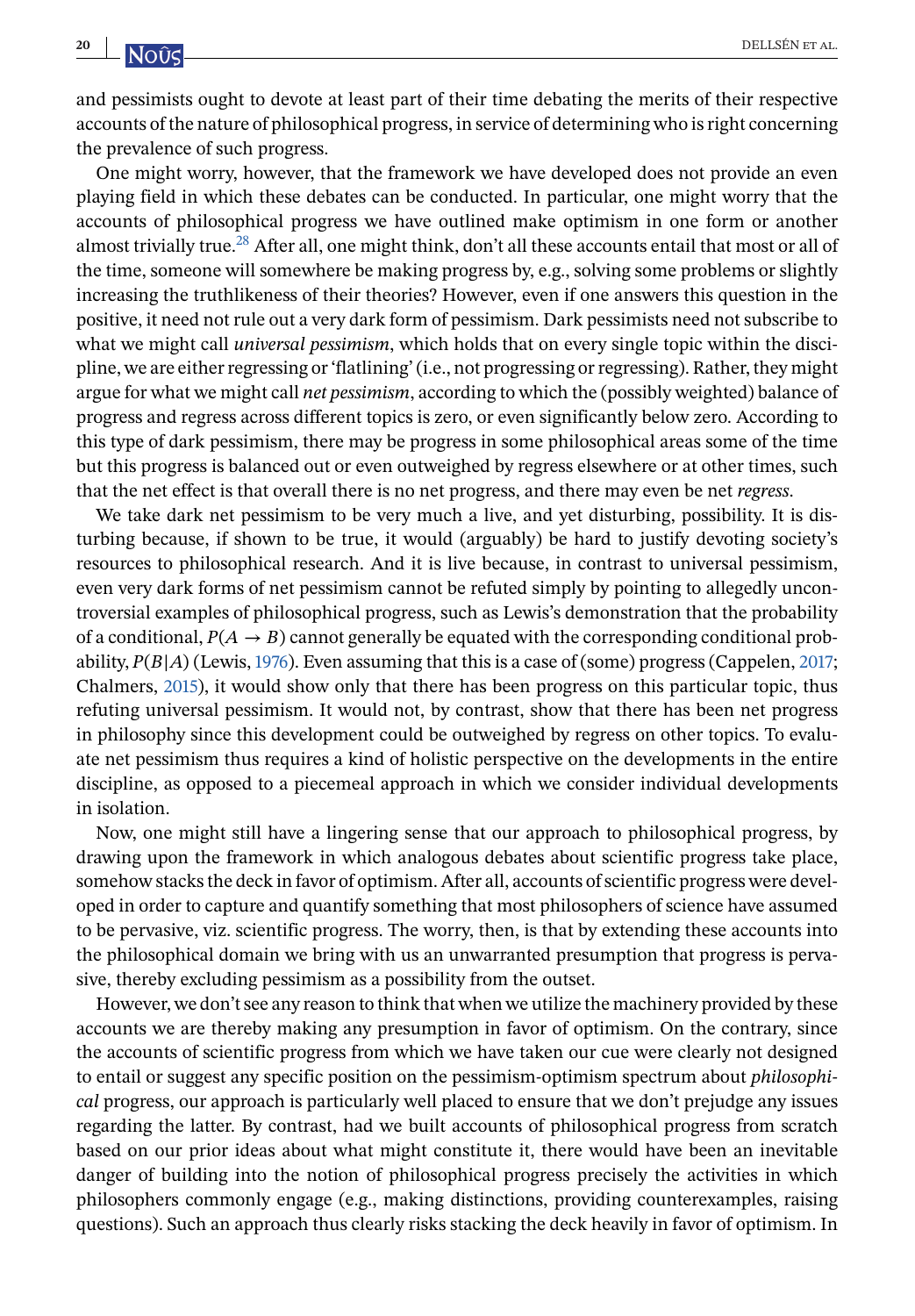<span id="page-20-0"></span>comparison, our approach in effect uses the debate about scientific progress as a comparatively neutral 'testing ground' for our ideas about cognitive progress in general, which can subsequently be applied to philosophical progress in particular[.](#page-22-0)<sup>29</sup>

# **5 CONCLUDING REMARKS**

As one would expect, philosophers care deeply about whether their discipline makes progress and if so, how much. On the one hand, to discover that philosophy has made no progress, or very little as compared to other disciplines, is to discover that our efforts have amounted to little or nothing. Moreover, funding of philosophical research would likely be brought into question. On the other hand, diagnosing a lack of philosophical progress might catalyse a vital and radical change in philosophical methodology, e.g., towards incorporating methods from other, more progressive, disciplines. Given these high stakes, it is perhaps not surprising that most discussions of philosophical progress are more concerned with arguing for various forms of pessimism and optimism about philosophical progress than with formulating and motivating an account of what philosophical progress would be. And yet it is clear that the question of whether, and to what extent, philosophy makes progress cannot be sensibly addressed without first offering an account of what philosophical progress is.

This paper has been an extended attempt to begin to rectify this unfortunate situation. Our aim has been to formulate several detailed accounts of what philosophical progress might be, along with a framework of distinctions, concepts, and observations within which these accounts can be fruitfully understood, compared and evaluated. Motivated by the fact that progress in philosophy is frequently compared to scientific progress, our approach has been to start by examining the comparatively mature philosophical debate about scientific progress, gleaning from it various lessons for the burgeoning debate about philosophical progress, and four detailed accounts of what philosophical progress would be (from which hybrid and pluralist accounts can also be built). It is our hope that this offers a more promising way forward for debates about the prevalence of philosophical progress[.](#page-22-0)<sup>30</sup>

# **ENDNOTES**

- <sup>1</sup> The latter has recently become an important topic in its own right (see, e.g., Cappelen, [2012;](#page-23-0) Cappelen et al., [2016;](#page-23-0) Daly, [2015;](#page-23-0) Eder et al., [2020;](#page-23-0) Knobe & Nichols, [2008;](#page-24-0) Williamson, [2007\)](#page-26-0).
- <sup>2</sup> See *inter alia* Bengson et al., [2019;](#page-22-0) Brock, [2017;](#page-23-0) Cappelen, [2017;](#page-23-0) Chalmers, [2015;](#page-23-0) Frances, [2017;](#page-23-0) Gutting, [2016;](#page-24-0) van Inwagen, [2004;](#page-25-0) Jones, [2017;](#page-24-0) Kamber, [2017;](#page-24-0) McKenzie, [2020;](#page-24-0) Rapaport, [1982;](#page-25-0) Rescher, [2014;](#page-25-0) Russell, [1912;](#page-25-0) and Stoljar, [2017.](#page-25-0) Moody [\(1986\)](#page-25-0) calls the analogy into question, arguing that philosophy makes progress of a different kind.
- <sup>3</sup> These conditions are related in that collective convergence presumably consists in *increasing* agreement over time.
- <sup>4</sup> See Cappelen [\(2017\)](#page-23-0) for an extended critique of Bourget and Chalmers' [\(2014\)](#page-23-0) methodology and of Chalmers' [\(2015\)](#page-23-0) leveraging of their results into an argument for pessimism.
- <sup>5</sup> See also Dietrich, [2011;](#page-23-0) Shand, [2017;](#page-25-0) and Slezak, [2018.](#page-25-0)
- <sup>6</sup> That peer disagreement undermines justification and therefore knowledge is accepted by many epistemologists (see, e.g., Christensen, [2007;](#page-23-0) Christensen & Lackey, [2013;](#page-23-0) Matheson, [2014\)](#page-24-0), but may be rejected by others, e.g., epistemic externalists who eschew internalistic justification requirements on knowledge (see, e.g., Hawthorne & Srinivasan, [2013;](#page-24-0) Lasonen-Aarnio, [2014\)](#page-24-0). For a discussion of how disagreement between philosophers in particular undermines knowledge, see Goldberg, [2013;](#page-23-0) Beebee, [2018;](#page-22-0) and Barnett, [2019;](#page-22-0) although see Kelly, [2016,](#page-24-0) 375 for a strongly dissenting view.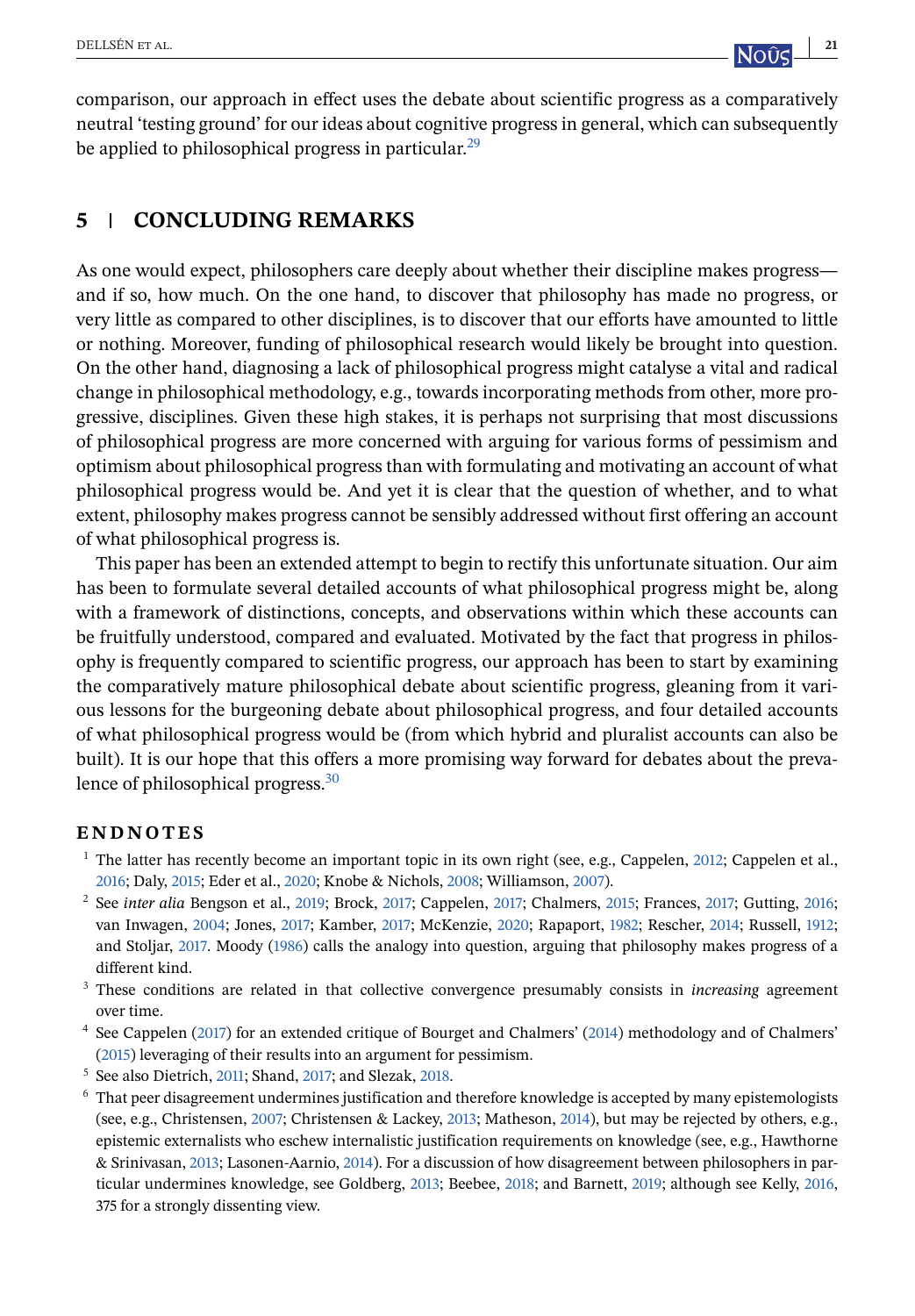- <sup>7</sup> Tim Maudlin puts the point well in an interview with *Scientific American*: "It is not that there isn't convergence, it is that the outliers who do not converge get much more attention than the great mass of convergers, who don't particularly stand out." [\(https://blogs.scientificamerican.com/cross-check/](https://blogs.scientificamerican.com/cross-check/philosophy-has-made-plenty-of-progress/) [philosophy-has-made-plenty-of-progress/,](https://blogs.scientificamerican.com/cross-check/philosophy-has-made-plenty-of-progress/) accessed: September 11, 2020). Along similar lines, Goldstein [\(2014,](#page-23-0) 14) contends that "[p]hilosophical progress is invisible because it is incorporated into our points of view. What was tortuously secured by complex argument becomes widely shared intuition, so obvious that we forget its provenance. We don't see it, because we see with it." Finally, Stoljar [\(2017,](#page-25-0) 73) points out that "Once a distinction is drawn or a development is made it can seem obvious. But that should not blind us to how *un*obvious things were prior to those developments."
- <sup>8</sup> For references see footnote 2.
- <sup>9</sup> Here and in what follows, the term 'theory' should be understood broadly so as to include any type of representational device that is capable of satisfying the conditions a given account of progress lays down; thus, in the case of the truthlikeness account, a 'theory' should be understood so broadly as to include anything that could be truthlike according one's definition of truthlikeness.
- <sup>10</sup> This is Laudan's terminology; a scientific problem corresponds roughly to a Kuhnian *puzzle*.
- $11$  Again, this is Laudan's terminology; a research tradition corresponds roughly to what Kuhn initially called a *paradigm* and later came to call an *interdisciplinary matrix* (Kuhn, [1974\)](#page-24-0).
- $12$  In this respect, Bird's account resembles the naïve view and seemingly inherits the problem described above regarding progress from one false theory to another. Bird [\(2007,](#page-22-0) 76-78) provides a strategy for dealing with this problem that co-opts machinery from the truthlikeness account; although Cevolani and Tombolo [\(2013\)](#page-23-0) and Niiniluoto [\(2014\)](#page-25-0) argue that it does not succeed.
- <sup>13</sup> For defenses of a reductionist account of understanding, see, e.g., Grimm, [2006;](#page-24-0) Kelp, [2015;](#page-24-0) Sliwa, [2015,](#page-25-0) and Khalifa, [2017.](#page-24-0) For prominent arguments against such accounts, see, e.g., Elgin, [2007;](#page-23-0) Kvanvig, [2003;](#page-24-0) Pritchard, [2009,](#page-25-0) and Hills, [2015.](#page-24-0)
- <sup>14</sup> See Strevens [\(2008,](#page-25-0) ch. 8, [2017\)](#page-25-0) for a detailed account of how idealizations provide understanding in this way.
- <sup>15</sup> On this point, see Rowbottom, [2008.](#page-25-0)
- <sup>16</sup> Bird [\(2010,](#page-22-0) [2014,](#page-22-0) [2019\)](#page-23-0) argues for the latter version of the epistemic account; Gilbert [\(2000\)](#page-23-0) and Ross [\(2020\)](#page-25-0) give a more general argument that the scientific community is the agent whose epistemic states determine whether we make scientific progress.
- $17$  Bird [\(2007,](#page-22-0) 84) and Dellsén [\(2016,](#page-23-0) 77-78) refer to the amount of progress made over a given period of time as the 'rate' of progress.
- <sup>18</sup> Gutting [\(2016,](#page-24-0) 312) compares the failure of the tripartite theory in Gettier cases with the failure of the ideal gas law  $PV = nRT$  in non-ideal circumstances. In each case we have a theory that, although false, "gives correct results for almost any case that we are likely to encounter in ordinary life [...] but breaks down when further variables cannot be ignored."
- $19$  For an argument to the contrary see Ballantyne, [2014.](#page-22-0) For a (to our minds compelling) response see Keller, [2015.](#page-24-0)
- <sup>20</sup> In a recent discussion of the appropriate methodology for philosophy, Bengson et al. [\(2019,](#page-22-0) 182) propose a 'measure' of philosophical progress in terms of 'theoretical understanding.' However, Bengson et al.'s measure of progress differs markedly from Dellsén's noetic account since they focus on *theoretical* understanding, whereas Dellsén focuses on *objectual* understanding.
- <sup>21</sup> The distinction between what constitutes and promotes progress might also shed light on the stark divide between Stoljar's [\(2017\)](#page-25-0) focus on answering questions and Justin Weinberg's suggestion that that "progress is not mainly in convergence on answers to philosophical questions, but in the creation of the questions themselves." (See <https://philosopherscocoon.typepad.com/blog/2020/04/has-philosophy-made-progress.html> and [http://dailynous.com/2017/08/23/intellectual-achievement-creating-questions/,](http://dailynous.com/2017/08/23/intellectual-achievement-creating-questions/) both accessed: September 11, 2020). There is surely something valuable about coming up with better philosophical questions, but a respondent equipped with the distinction between promoting and constituting philosophical progress might well suggest that the development of new and better questions merely promotes progress—which explains why Weinberg's suggestion rings true to some extent—but nevertheless does not constitute progress.
- $22$  For references on this point, see footnote 6.
- <sup>23</sup> To be sure, proponents of *sui generis* collective knowledge sometimes argue that it is possible for a collective to know that P even when none of its members know that P. However, these are rare, exceptional cases; moreover,

<span id="page-21-0"></span>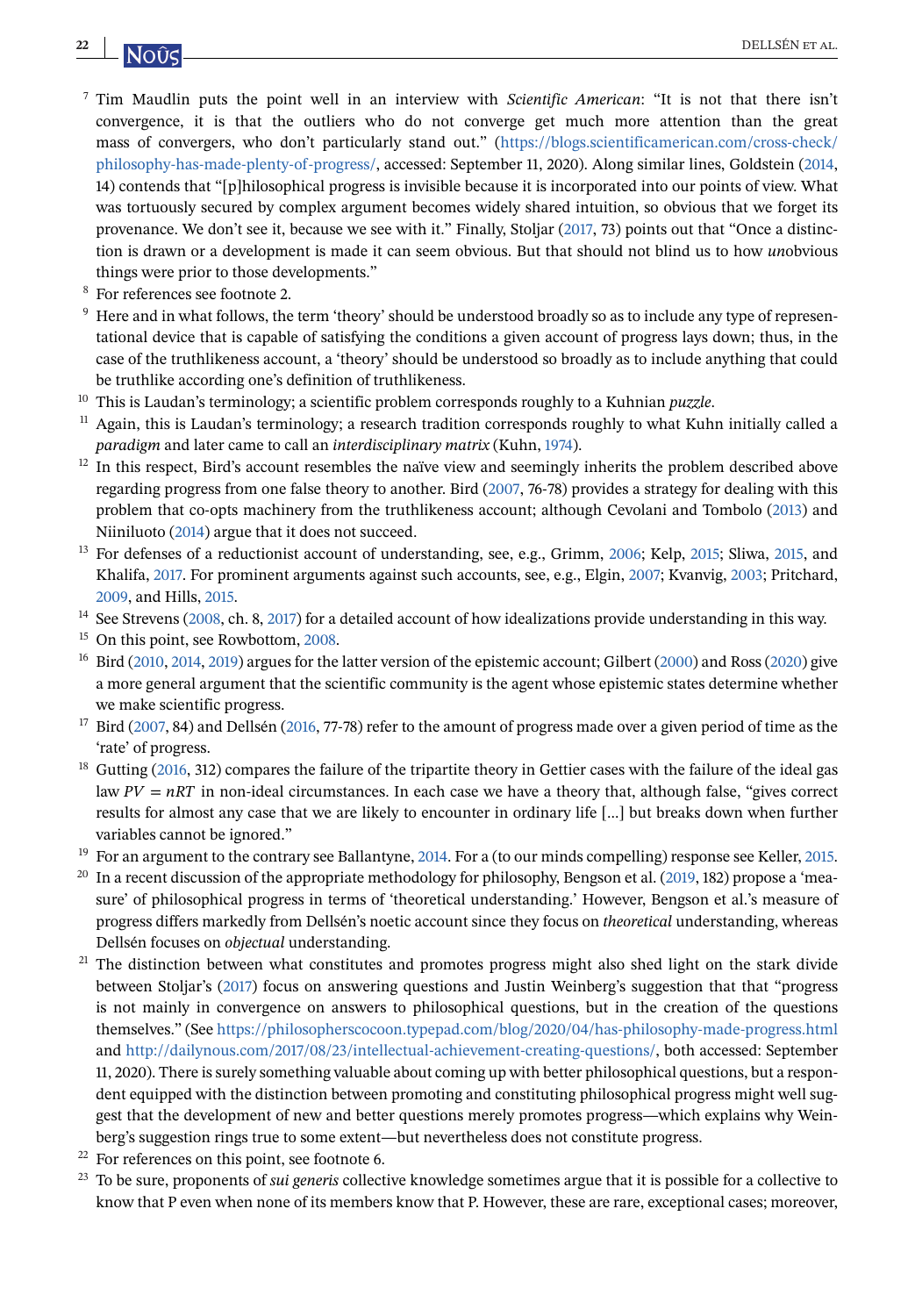<span id="page-22-0"></span>it seems plausible that such cases do not arise when a substantial proportion of the members actively *disagree* with the alleged attitude of the collective agent.

- <sup>24</sup> For accounts in this vicinity, see, e.g., Hawthorne & Srinivasan, [2013](#page-24-0) and Lasonen-Aarnio, [2014.](#page-24-0)
- <sup>25</sup> With that said, one might also suggest that the belief would become unjustified due to the fact that the process of retaining such a belief in the face of disagreement might be unreliable. Our aim here is not to adjudicate between these ways of spelling out the implications of a simple process reliabilism for peer disagreement, but rather to note that proponents of the epistemic account<sub>p</sub> have some choices regarding which way to go.
- <sup>26</sup> Stoljar does begin to answer this question in so far as he requires that boundary problems be "well motivated from an empirical or philosophical point of view" (Stoljar, [2017,](#page-25-0) 73), but says nothing about the conditions under which this will be the case.
- <sup>27</sup> Although there are difficult questions about how to measure amounts of knowledge, answering such questions is a task that proponents of the epistemic account must undertake with anyway. As alluded to in footnote 12, one way to do this is to co-opt the mechanism of the truthlikeness account, which is explicitly designed to provide the verdict that adding a logically stronger theory constitutes more progress than adding a weaker one (see Bird, 2007, 76-78).
- <sup>28</sup> Of course, this might not be considered a problem by those who take moderate optimism to be very plausible *prima facie*. It would count in favor of a framework for discussing philosophical progress, however, if it could at least explain the attraction of a darkly pessimist position by showing how it would follow from assumptions that might be widely accepted among pessimists.
- <sup>29</sup> On the other hand, if one thinks that philosophy is entirely unlike science, one might worry that developing accounts of philosophical progress inspired by accounts of scientific progress stacks the deck in favor of *pessimism* by falsely presupposing that there is continuity between the disciplines, and as a result erroneously requiring philosophy to make the same kind of progress that science does—and then criticizing it when it inevitably fails to do so. To this, we reiterate (a) that we are taking as a working assumption that we can advance the debate about philosophical progress by looking to the literature on scientific progress, and (b) that without a unified account across science and philosophy, we cannot meaningfully compare the prevalence of progress made in each.
- <sup>30</sup> For insightful and constructive comments on earlier drafts of this paper, we're grateful to Sam Baron, Victor Magnússon, Kristie Miller, John Norton, Robert Smithson, and two anonymous referees for this journal. The research for this paper was funded by the Icelandic Centre for Research (grant number: 195617-051).

#### **REFERENCES**

Ballantyne, N. (2014). Knockdown arguments. *Erkenntnis*, *79*, 525–543. [https://doi.org/10.1007/s10670-013-9506-8.](https://doi.org/10.1007/s10670-013-9506-8)

- Bangu, S. (2015). Scientific progress, understanding and unification. In I. Toader, G. Sandu & I. Prvu (Eds.), *Romanian studies in Philosophy of Science* (pp. 239–253). Heidelberg/New York/Dordrecht/London: Springer Verlag. [https://doi.org/10.1007/978-3-319-16655-1.](https://doi.org/10.1007/978-3-319-16655-1)
- Barnes. E,. (1991). Beyond verisimilitude: A linguistically invariant basis for scientific progress. *Synthese*, *88*, 309– 339. [https://doi.org/10.1007/BF00413551.](https://doi.org/10.1007/BF00413551)
- Barnett, Z. (2019). Philosophy without belief. *Mind*, *128*, 109–138. [https://doi.org/10.1093/mind/fzw076.](https://doi.org/10.1093/mind/fzw076)
- Beebee, H. (2018). The presidential address: Philosophical scepticism and the aims of philosophy. *Proceedings of the Aristotelian Society*, *118*, 1–24. [https://doi.org/10.1093/arisoc/aox017.](https://doi.org/10.1093/arisoc/aox017)
- Bengson, J., Cuneo, T., & Shafer-Landau, R. (2019). Method in the service of progress. *Analytic Philosophy*, *60*, 179–205. [https://doi.org/10.1111/phib.12148.](https://doi.org/10.1111/phib.12148)
- Bird, A. (2007). What is scientific progress? *Noûs*, *41*, 64–89. [https://doi.org/10.1111/j.1468-0068.2007.00638.x.](https://doi.org/10.1111/j.1468-0068.2007.00638.x)
- Bird, A. (2008). Scientific progress as accumulation of knowledge: A reply to Rowbottom. *Studies in History and Philosophy of Science*, *39*, 279–281. [https://doi.org/10.1016/j.shpsa.2008.03.019.](https://doi.org/10.1016/j.shpsa.2008.03.019)
- Bird, A. (2010). Social knowing: The social sense of 'scientific knowledge'. *Philosophical Perspectives*, *24*, 23–56. [https://doi.org/10.1111/j.1520-8583.2010.00184.x.](https://doi.org/10.1111/j.1520-8583.2010.00184.x)
- Bird, A. (2014). When is there a group that knows? Distributed cognition, scientific knowledge, and the social epistemic subject. In J. Lackey (Ed.), *Essays in collective epistemology* (pp. 42–63). Oxford: Oxford University Press. [https://doi.org/10.1093/acprof:oso/9780199665792.003.0003.](https://doi.org/10.1093/acprof:oso/9780199665792.003.0003)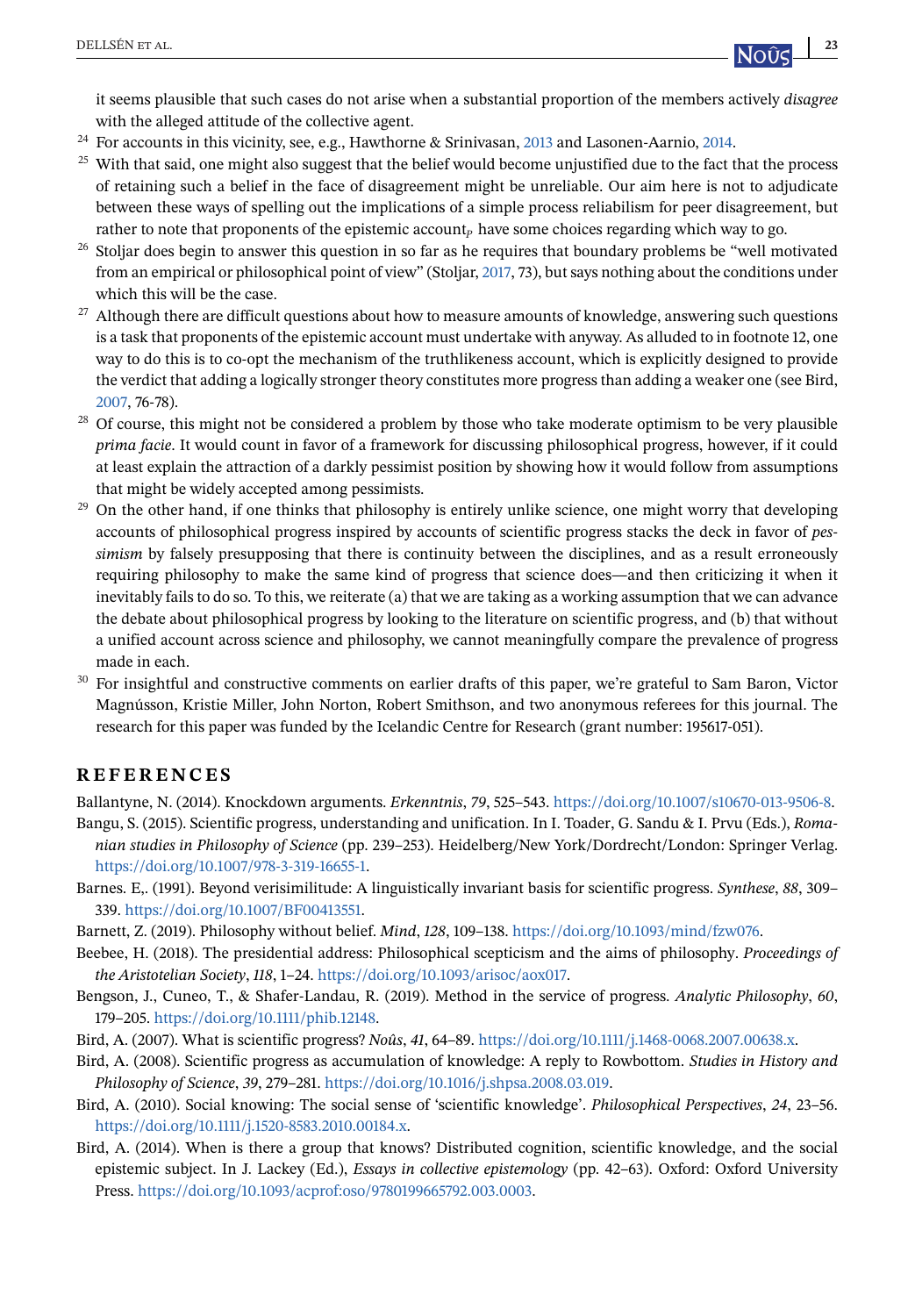- Bird, A. (2016). Scientific progress. In P. Humphreys (Ed.), *Oxford Handbook in Philosophy of Science* (pp. 544–563). Oxford: Oxford University Press. [https://doi.org/10.1093/oxfordhb/9780199368815.013.29.](https://doi.org/10.1093/oxfordhb/9780199368815.013.29)
- Bird, A. (2019). The aim of belief and the aim of science. *Theoria: An International Journal for Theory, History and Foundations of Science*, *34*, 171–193. [https://doi.org/10.1387/theoria.19351.](https://doi.org/10.1387/theoria.19351)
- Bourget, D., & Chalmers, D. (2014). What do philosophers believe? *Philosophical Studies*, *170*, 465–500. [https://doi.](https://doi.org/10.1007/s11098-013-0259-7) [org/10.1007/s11098-013-0259-7.](https://doi.org/10.1007/s11098-013-0259-7)
- Brock, S. (2017). Is philosophy progressing fast enough? In R. Blackford & D. Broderick (Eds.), *Philosophy's Future. The Problem of Philosophical Progress* (pp. 119–131). Hoboken: Wiley Blackwell. [https://doi.org/10.1002/](https://doi.org/10.1002/9781119210115.ch9) [9781119210115.ch9.](https://doi.org/10.1002/9781119210115.ch9)
- Cappelen, H. (2012). *Philosophy Without Intuitions*. Oxford: Oxford University Press. [https://doi.org/10.1093/acprof:](https://doi.org/10.1093/acprof:oso/9780199644865.001.0001) [oso/9780199644865.001.0001.](https://doi.org/10.1093/acprof:oso/9780199644865.001.0001)
- Cappelen, H. (2017). Disagreement in philosophy: An optimistic perspective. In G. D'Oro & S. Overgaard (Eds.), *The Cambridge Companion to Philosophical Methodology*. Cambridge: Cambridge University Press. [https://doi.](https://doi.org/10.1017/9781316344118.005) [org/10.1017/9781316344118.005.](https://doi.org/10.1017/9781316344118.005)
- Cappelen, H., Szabó Gendler, T., & Hawthorne, J. (2016). *The Oxford Handbook of Philosophical Methodology*. Oxford: Oxford University Press. [https://doi.org/10.1093/oxfordhb/9780199668779.001.0001.](https://doi.org/10.1093/oxfordhb/9780199668779.001.0001)
- Cevolani, G., & Tambolo, L. (2013). Progress as approximation to the truth: A defence of the verisimilitudinarian approach. *Erkenntnis*, *78*, 921–935. [https://doi.org/10.1007/s10670-012-9362-y.](https://doi.org/10.1007/s10670-012-9362-y)
- Chalmers, D. (2015). Why isn't there more progress in philosophy? *Philosophy*, *90*, 3–31. [https://doi.org/10.1017/](https://doi.org/10.1017/s0031819114000436) [s0031819114000436.](https://doi.org/10.1017/s0031819114000436)
- Christensen, D. (2007). Epistemology of disagreement: The good news. *The Philosophical Review*,*116*, 187–217. [https:](https://doi.org/10.1215/00318108-2006-035) [//doi.org/10.1215/00318108-2006-035.](https://doi.org/10.1215/00318108-2006-035)
- Christensen, D., & Lackey, J. (2013). *The Epistemology of Disagreement: New Essays*. Oxford: Oxford University Press. [https://doi.org/10.1093/acprof:oso/9780199698370.001.0001.](https://doi.org/10.1093/acprof:oso/9780199698370.001.0001)
- Daly, C. (2015). *The Palgrave Handbook of Philosophical Methods*. London: Palgrave Macmillan. [https://doi.org/10.](https://doi.org/10.1057/9781137344557) [1057/9781137344557.](https://doi.org/10.1057/9781137344557)
- Dellsén, F. (forthcoming). Understanding Scientific Progress: The Noetic Account. To appear in *Synthese*.
- Dellsén, F. (2016). Scientific progress: Knowledge versus understanding. *Studies in History and Philosophy of Science Part A*, *56*, 72–83. [https://doi.org/10.1016/j.shpsa.2016.01.003.](https://doi.org/10.1016/j.shpsa.2016.01.003)
- Dellsén, F. (2017) Understanding without justification or belief. *Ratio*, *30*, 239–254. [https://doi.org/10.1111/rati.12134.](https://doi.org/10.1111/rati.12134)
- Dellsén, F. (2018a). Scientific progress, understanding, and knowledge: Reply to Park. *Journal for General Philosophy of Science*, *49*, 451–459. [https://doi.org/10.1007/s10838-018-9419-y.](https://doi.org/10.1007/s10838-018-9419-y)
- Dellsén, F. (2018b). Scientific progress: Four accounts. *Philosophy Compass*, *13*, e12525. [https://doi.org/10.1111/phc3.](https://doi.org/10.1111/phc3.12525) [12525.](https://doi.org/10.1111/phc3.12525)
- Dietrich, E. (2011). There is no progress in philosophy. *Essays in Philosophy*, *12*, 330–345. [https://doi.org/10.5840/](https://doi.org/10.5840/eip20111229) [eip20111229.](https://doi.org/10.5840/eip20111229)
- Eder, A.-M., Lawler, I., & van Riel, R. (2020). Philosophical methods under scrutiny: Introduction to the special issue "Philosophical methods". *Synthese*, *197*, 915–923. [https://doi.org/10.1007/s11229-018-02051-2.](https://doi.org/10.1007/s11229-018-02051-2)
- Elga, A. (2007). Reflection and disagreement. *Noûs*, *41*, 478–502. [https://doi.org/10.1111/j.1468-0068.2007.00656.x.](https://doi.org/10.1111/j.1468-0068.2007.00656.x)
- Elgin, C. (2007). Understanding and the facts. *Philosophical Studies*, *132*, 33–42. [https://doi.org/10.1007/](https://doi.org/10.1007/s11098-006-9054-z) [s11098-006-9054-z.](https://doi.org/10.1007/s11098-006-9054-z)
- Frances, B. (2017). Extensive philosophical agreement and progress. *Metaphilosophy*, *48*, 47–57. [https://doi.org/10.](https://doi.org/10.1111/meta.12227) [1111/meta.12227.](https://doi.org/10.1111/meta.12227)
- Gettier, E. (1963). Is justified true belief knowledge? *Analysis*, *23*, 121–123. [https://doi.org/10.1093/analys/23.6.121.](https://doi.org/10.1093/analys/23.6.121)
- Gilbert, M. (2000). Collective belief and scientific change. M. Gilbert (Ed.), *Sociality and Responsibility: New Essays in Plural Subject Theory* (pp. 37–49). Lanham, MD: Rowman and Littlefield.
- Goebel, C. (2019). A hybrid account of scientific progress: Finding middle ground between the epistemic and the noetic accounts. *Kriterion – Journal of Philosophy*, *33*, 1–16.
- Goldberg, S. (2013). Defending philosophy in the face of systematic disagreement. In D. Machuca (Ed.), *Disagreement and Skepticism* (pp. 277–294). Milton Park, Abingdon, Oxon: Routledge. [https://doi.org/10.4324/](https://doi.org/10.4324/9780203073346) [9780203073346.](https://doi.org/10.4324/9780203073346)
- Goldstein, R. (2014). *Plato at the Googleplex: Why Philosophy Won't Go Away*. New York: Pantheon Books.

<span id="page-23-0"></span>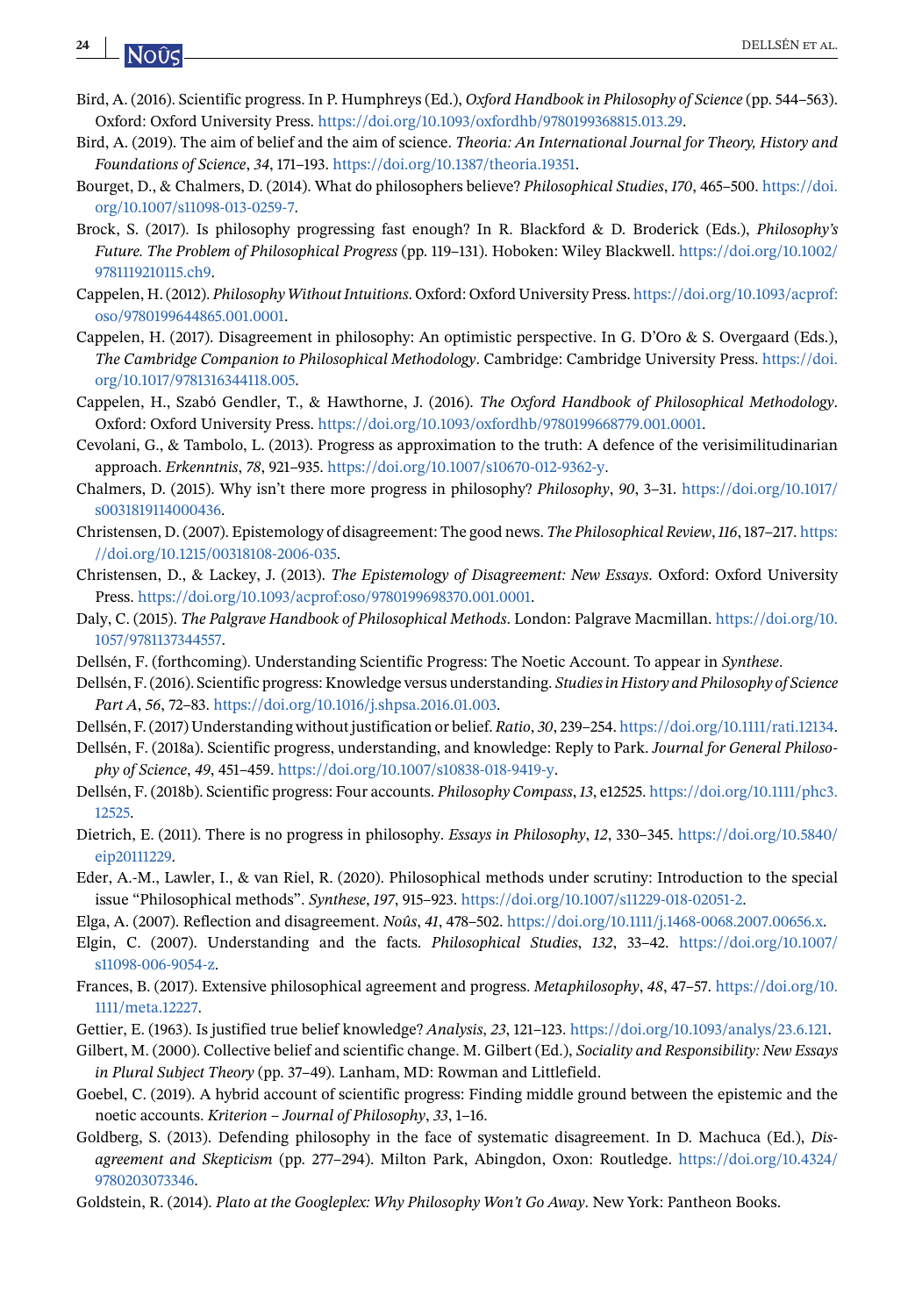- <span id="page-24-0"></span>Grimm, S. (2006). Is understanding a species of knowledge? *British Journal for the Philosophy of Science*, *57*, 515–535. [https://doi.org/10.1093/bjps/axl015.](https://doi.org/10.1093/bjps/axl015)
- Gutting, G. (2016). Philosophical progress. In H. Cappelen, T. Gendler, & J. Hawthorne (Eds.), *The Oxford Handbook of Philosophical Methodology* (pp. 309–325). Oxford: Oxford University Press. [https://doi.org/10.1093/oxfordhb/](https://doi.org/10.1093/oxfordhb/9780199668779.013.2) [9780199668779.013.2.](https://doi.org/10.1093/oxfordhb/9780199668779.013.2)
- Hawthorne, J., & Srinivasan, A. (2013). Disagreement without transparency: Some bleak thoughts. In D. Christensen & J. Lackey (Eds.), *The Epistemology of Disagreement* (pp. 9–30). Oxford: Oxford University Press. [https://doi.org/10.1093/acprof:oso/9780199698370.001.0001.](https://doi.org/10.1093/acprof:oso/9780199698370.001.0001)
- Hills, A. (2015). Understanding why. *Noûs*, *49*, 661–688. [https://doi.org/10.1111/nous.12092.](https://doi.org/10.1111/nous.12092)
- Horwich, P. (2012). *Wittgenstein's Metaphilosophy*. Oxford: Oxford University Press. [https://doi.org/10.1093/acprof:](https://doi.org/10.1093/acprof:oso/9780199588879.001.0001) [oso/9780199588879.001.0001.](https://doi.org/10.1093/acprof:oso/9780199588879.001.0001)
- Jones, W. (2017). Philosophy, progress, and identity. In R. Blackford & D. Broderick (Eds.), *Philosophy's Future. The Problem of Philosophical Progress* (pp. 227–239). Hoboken: Wiley Blackwell. [https://doi.org/10.1002/](https://doi.org/10.1002/9781119210115.ch17) [9781119210115.ch17.](https://doi.org/10.1002/9781119210115.ch17)
- Kamber, R. (2017). Does philosophical progress matter? In R. Blackford & D. Broderick (Eds.), *Philosophy's Future. The Problem of Philosophical Progress* (pp. 133–143). Hoboken: Wiley Blackwell. [https://doi.org/10.1002/](https://doi.org/10.1002/9781119210115.ch10) [9781119210115.ch10.](https://doi.org/10.1002/9781119210115.ch10)
- Keller, J. (2015). On knockdown arguments. *Erkenntnis*, *80*, 1205–1215. [https://doi.org/10.1007/s10670-014-9720-z.](https://doi.org/10.1007/s10670-014-9720-z)
- Kelly, T. (2016). Disagreement in philosophy: Its epistemic significance. In H. Cappelen, T. Szabó Gendler, & J. Hawthorne (Eds.), *The Oxford Handbook of Philosophical Methodology* (pp. 374–394). Oxford: Oxford University Press. [https://doi.org/10.1093/oxfordhb/9780199668779.013.6.](https://doi.org/10.1093/oxfordhb/9780199668779.013.6)
- Kelp, C. (2015). Understanding phenomena. *Synthese*, *192*, 3799–3816. [https://doi.org/10.1007/s11229-014-0616-x.](https://doi.org/10.1007/s11229-014-0616-x)
- Khalifa, K. (2017). *Understanding, Explanation, and Scientific Knowledge*. Cambridge, UK: Cambridge University Press. [https://doi.org/10.1017/9781108164276.](https://doi.org/10.1017/9781108164276)
- King, N. (2011). Disagreement: What's the problem? Or a good peer is hard to find. *Philosophy and Phenomenological Research*, *85*, 249–272. [https://doi.org/10.1111/phpr.2012.85.issue-2.](https://doi.org/10.1111/phpr.2012.85.issue-2)
- Knobe, J., & Nichols, S. (2008). *Experimental Philosophy*. Oxford: Oxford University Press. [https://doi.org/10.1093/](https://doi.org/10.1093/oxfordhb/9780199935314.013.17) [oxfordhb/9780199935314.013.17.](https://doi.org/10.1093/oxfordhb/9780199935314.013.17)
- Kuhn, T. (1970). *The Structure of Scientific Revolutions* (2 ed.). Chicago: University of Chicago Press.
- Kuhn, T. (1974). Second thoughts on paradigms. In F. Suppes (Ed.), *The Structure of Scientific Theories*, (pp. 459– 482). Chicago, IL: University of Illinois Press.
- Kuipers, T. (2009). Empirical progress and truth approximation by the 'hypothetico-probabilistic method'. *Erkenntnis*, *70*, 313–330. [https://doi.org/10.1007/s10670-008-9126-x.](https://doi.org/10.1007/s10670-008-9126-x)
- Kvanvig, J. (2003). *The Value of Knowledge and the Pursuit of Understanding*. Cambridge: Cambridge University Press. [https://doi.org/10.1017/CBO9780511498909.](https://doi.org/10.1017/CBO9780511498909)
- Lasonen-Aarnio, M. (2014). Higher-order evidence and the limits of defeat. *Philosophy and Phenomenological Research*, *88*, 314–345. [https://doi.org/10.1111/phpr.12090.](https://doi.org/10.1111/phpr.12090)
- Laudan, L. (1977). *Progress and its Problems: Toward a Theory of Scientific Growth*. Oakland, CA: University of California Press.
- Laudan, L. (1981). A problem-solving approach to scientific progress. In I. Hacking (Ed.), *Scientific Revolutions* (pp. 144–155). Oxford: Oxford University Press.
- Lewis, D. (1976). Probabilities of conditionals and conditional probabilities. *The Philosophical Review*, *85*, 297–315. [https://doi.org/10.2307/2184045.](https://doi.org/10.2307/2184045)
- Lovejoy, A. (1917) On some conditions of progress in philosophical inquiry. *The Philosophical Review*, *26*, 123-163. <https://doi.org/10.2307/2178425>
- Matheson, J. (2014). Disagreement: Idealized and everyday. In J. Matheson Rico Vitz (Ed.), *The Ethics of Belief: Individual and Social* (pp. 315–330). Oxford: Oxford University Press. [https://doi.org/10.1093/acprof:](https://doi.org/10.1093/acprof:oso/9780199686520.003.0018) [oso/9780199686520.003.0018.](https://doi.org/10.1093/acprof:oso/9780199686520.003.0018)
- McGinn, C. (1993). *Problems in Philosophy*. Oxford: Blackwell.
- McKenzie, K. (2020). A curse on both houses: Naturalistic versus a priori metaphysics and the problem of progress. *Res Philosophica*, *97*, 1–29. [https://doi.org/10.11612/resphil.1868.](https://doi.org/10.11612/resphil.1868)
- Mironov, V. (2013). On progress in philosophy. *Metaphilosophy*, *44*, 10–14. [https://doi.org/10.1111/meta.12011.](https://doi.org/10.1111/meta.12011)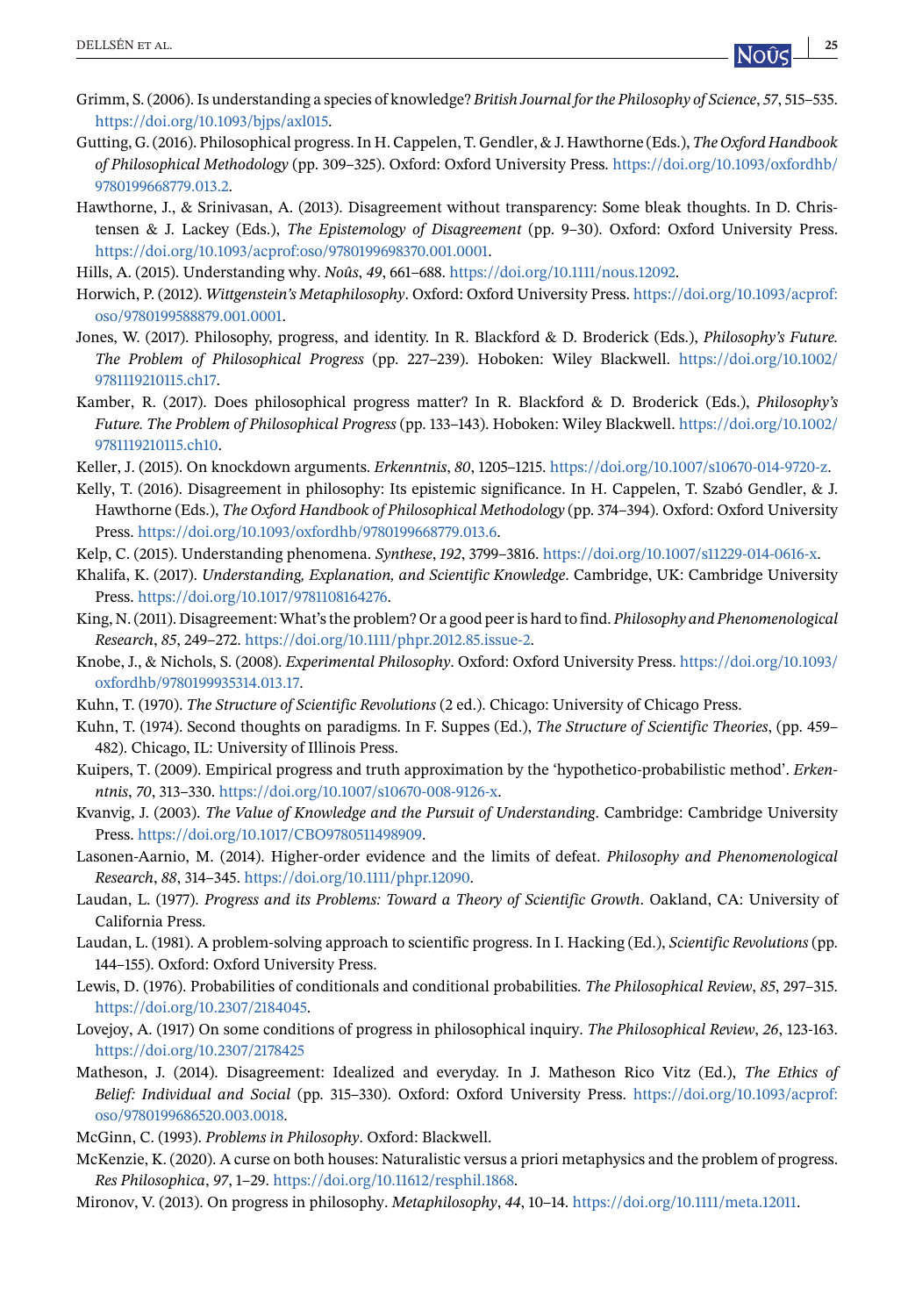- <span id="page-25-0"></span>Mizrahi, M., & Buckwalter, W. (2014). The role of justification in the ordinary concept of scientific progress.*Journal for General Philosophy of Science/Zeitschrift für Allgemeine Wissenschaftstheorie*, *45*, 151–166. [https://doi.org/10.](https://doi.org/10.1007/s10838-014-9243-y) [1007/s10838-014-9243-y.](https://doi.org/10.1007/s10838-014-9243-y)
- Moody, T. (1986). Progress in philosophy. *American Philosophical Quarterly*, *23*, 35–46.
- Niiniluoto, I. (1980). Scientific progress. *Synthese*, *45*, 427–462. [https://doi.org/10.1007/BF02221787.](https://doi.org/10.1007/BF02221787)
- Niiniluoto, I. (1984). *Is Science Progressive?*. Dordrecht: Reidel.
- Niiniluoto, I. (1987). *Truthlikeness*. Dordrecht: Reidel.
- Niiniluoto, I. (1999). *Critical Scientific Realism*. Oxford: Clarendon Press.
- Niiniluoto, I. (2014). Scientific progress as increasing verisimilitude. *Studies in History and Philosophy of Science Part A*, *46*, 73–77. [https://doi.org/10.1016/j.shpsa.2014.02.002.](https://doi.org/10.1016/j.shpsa.2014.02.002)
- Niiniluoto, I. (2019). Scientific progress. In E. Zalta (Ed.) *Stanford encyclopedia of Philosophy* (Winter 2019 edition). Oddie, G. (1986). *Likeness to Truth*. Dordrecht: Reidel.
- Popper, K. (1959). *The logic of scientific discovery*. Milton Park, Abingdon, Oxon: Routledge.
- Popper, K. (1963). *Conjectures and refutations: The growth of scientific knowledge*. London: Hutchinson.
- Potochnik, A. (2017). *Idealization and the Aims of Science*. Chicago: University of Chicago Press. [https://doi.org/10.](https://doi.org/10.7208/chicago/9780226507194.001.0001) [7208/chicago/9780226507194.001.0001.](https://doi.org/10.7208/chicago/9780226507194.001.0001)
- Pritchard, D. (2005). *Epistemic Luck*. Oxford: Oxford University Press. [https://doi.org/10.1093/019928038X.001.0001.](https://doi.org/10.1093/019928038X.001.0001)
- Pritchard, D. (2009). Knowledge, understanding and epistemic value. *Royal Institute of Philosophy Supplement*, *64*, 19–43. [https://doi.org/10.1017/s1358246109000046.](https://doi.org/10.1017/s1358246109000046)
- Quine, W. (1957). The scope and language of science. *British Journal for the Philosophy of Science*, *8*(29), 1–17. [https:](https://doi.org/10.1093/bjps/VIII.29.1) [//doi.org/10.1093/bjps/VIII.29.1.](https://doi.org/10.1093/bjps/VIII.29.1)
- Quine, W. (1981). *Theories and Things*. Cambridge, MA: Harvard University Press.
- Rapaport, W. (1982). Unsolvable problems and philosophical progress. *American Philosophical Quarterly*, *19*, 289– 298.
- Rescher, N. (2014). *Philosophical progress: And other philosophical studies*. Berlin: De Gruyter [https://doi.org/10.](https://doi.org/10.1515/9781614518068) [1515/9781614518068.](https://doi.org/10.1515/9781614518068)
- Ross, L. (2020). How intellectual communities progress. *Episteme*. Advanced online publication. [https://doi.org/](https://doi.org/10.1017/epi.2020.2) [10.1017/epi.2020.2.](https://doi.org/10.1017/epi.2020.2)
- Rowbottom, D. (2008). N-rays and the semantic view of progress. *Studies in History and Philosophy of Science*, *39*, 277–278. [https://doi.org/10.1016/j.shpsa.2008.03.010.](https://doi.org/10.1016/j.shpsa.2008.03.010)
- Rowbottom, R. (2010). What scientific progress is not: Against Bird's epistemic view. *International Studies in the Philosophy of Science*, *24*, 241–255. [https://doi.org/10.1080/02698595.2010.522407.](https://doi.org/10.1080/02698595.2010.522407)
- Russell, B. (1912). *The Problems of Philosophy*. New York: Henry Holt and Company.
- Shan, Y. (2019). A new functional approach to scientific progress. *Philosophy of Science*, *86*, 739–758. [https://doi.](https://doi.org/10.1086/704980) [org/10.1086/704980.](https://doi.org/10.1086/704980)
- Shand, J. (2017). Philosophy makes no progress, so what is the point of it? *Metaphilosophy*, *48*, 284–295. [https:](https://doi.org/10.1111/meta.12237) [//doi.org/10.1111/meta.12237.](https://doi.org/10.1111/meta.12237)
- Slezak, P. (2018). Is there progress in philosophy? The case for taking history seriously. *Philosophy*, *93*, 529–555. [https://doi.org/10.1017/s0031819118000232.](https://doi.org/10.1017/s0031819118000232)
- Sliwa, P. (2015). Understanding and knowing. *Proceedings of the Aristotelian Society*, *115*, 57–74. [https://doi.org/10.](https://doi.org/10.1111/j.1467-9264.2015.00384.x) [1111/j.1467-9264.2015.00384.x.](https://doi.org/10.1111/j.1467-9264.2015.00384.x)
- Sterba, J. (2004). *The Triumph of Practice over Theory in Ethics*. Oxford: Oxford University Press.
- Stoljar, D. (2017). *Philosophical progress: In defence of a reasonable optimism*. Oxford: Oxford University Press. [https:](https://doi.org/10.1093/oso/9780198802099.001.0001) [//doi.org/10.1093/oso/9780198802099.001.0001.](https://doi.org/10.1093/oso/9780198802099.001.0001)
- Strevens, M. (2008). *Depth. An Account of Scientific Explanation*. Cambridge: Harvard University Press.
- Strevens, M. (2017). How idealizations provide understanding. In S. Grimm, C. Baumberger, & S. Ammon (Eds.), *Explaining understanding: New essays in epistemology and Philosophy of Science* (pp. 37–49). New York: Routledge.
- Sytsma, J., & Livengood, J. (2012). Experimental philosophy and philosophical disputes. *Essays in Philosophy*, *13*, 145–161. [https://doi.org/10.5840/eip20121319.](https://doi.org/10.5840/eip20121319)
- van Inwagen, P. (2004). Freedom to break the laws. *Midwest Studies in Philosophy*, *28*, 334–350. [https://doi.org/10.](https://doi.org/10.1111/j.1475-4975.2004.00099.x) [1111/j.1475-4975.2004.00099.x.](https://doi.org/10.1111/j.1475-4975.2004.00099.x)